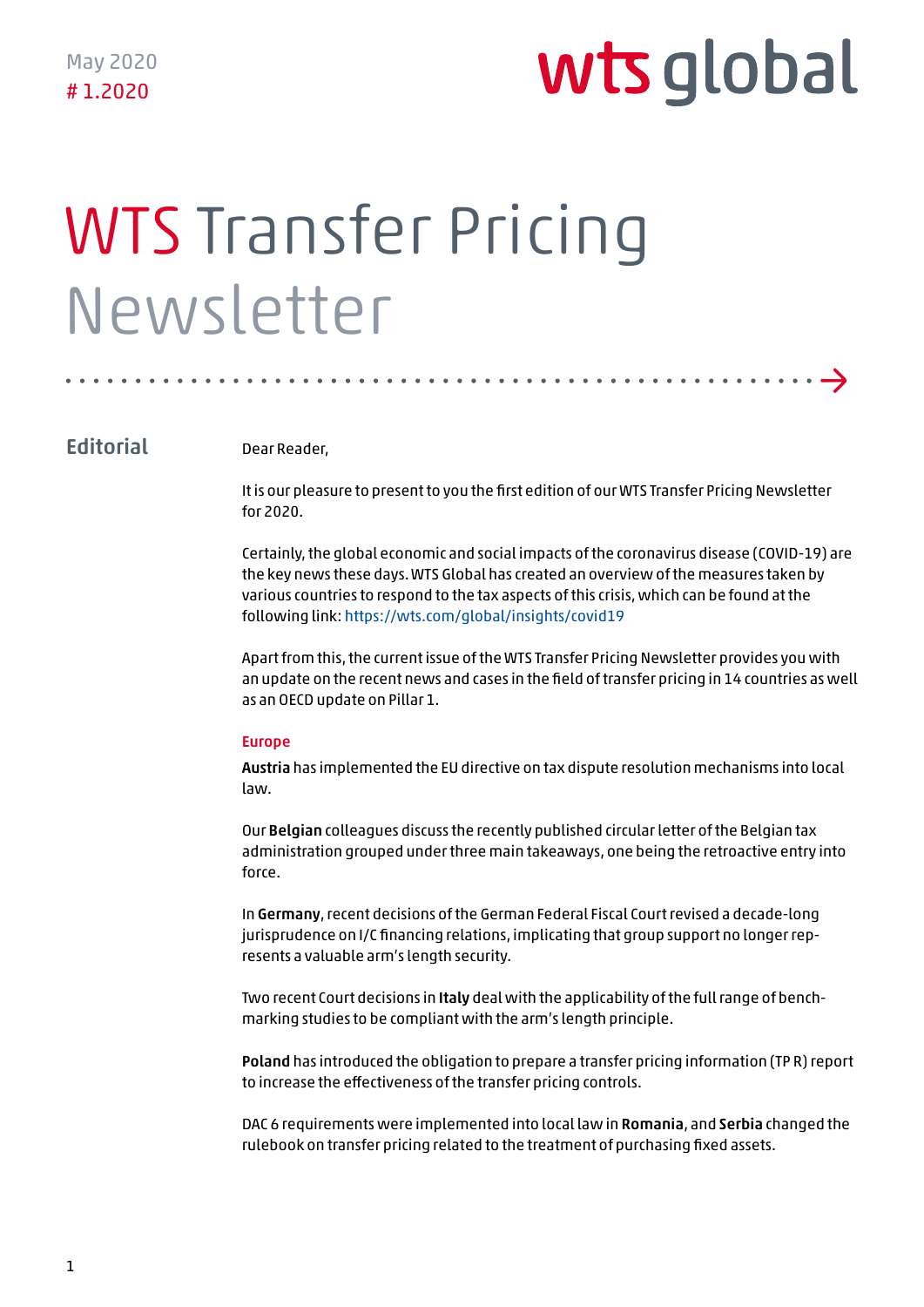May 2020 # 1.2020 WTS Transfer Pricing Newsletter

> Via Presidential Decree no. 2151 (dated 25 February) several important amendments were made on the Turkish corporate income tax code following the OECD BEPS Action 13 recommendations.

> The three-tier approach and BEPS Action 13 recommendations were also implemented into Ukrainian law on 16 January, resulting in considerable amendments to the Ukrainian tax code.

#### Rest of world

Argentina postponed the deadlines for filing the transfer pricing documentation for the FYs 2018 and 2019 until 18 May. In addition, a new draft transfer pricing regulation is currently under review.

Brazil could see the implementation of a major transfer pricing reform, as Brazil is discussing the option to align the Brazilian transfer pricing rules with the OECD standard.

The latest transfer pricing regulations of Senegal are being presented with respect to transfer pricing documentation and CbCR.

Thailand's Revenue Department has announced specific requirements for companies that are obligated under the transfer pricing act to prepare a documentation with affiliated companies.

Since TP audits are getting more attention in Vietnam, the importance and practical significance of the APA is increasing.

The taxation of digital business models is one of the key topics these days. Therefore, the OECD has published a consultation document (Pillar 1) with many important aspects regarding this topic which are summarised by our digitalisation experts.

If you have any questions regarding any aspects of this newsletter, our Global Transfer Pricing experts will be happy to answer them.

Yours sincerely,

WTS Global Transfer Pricing Team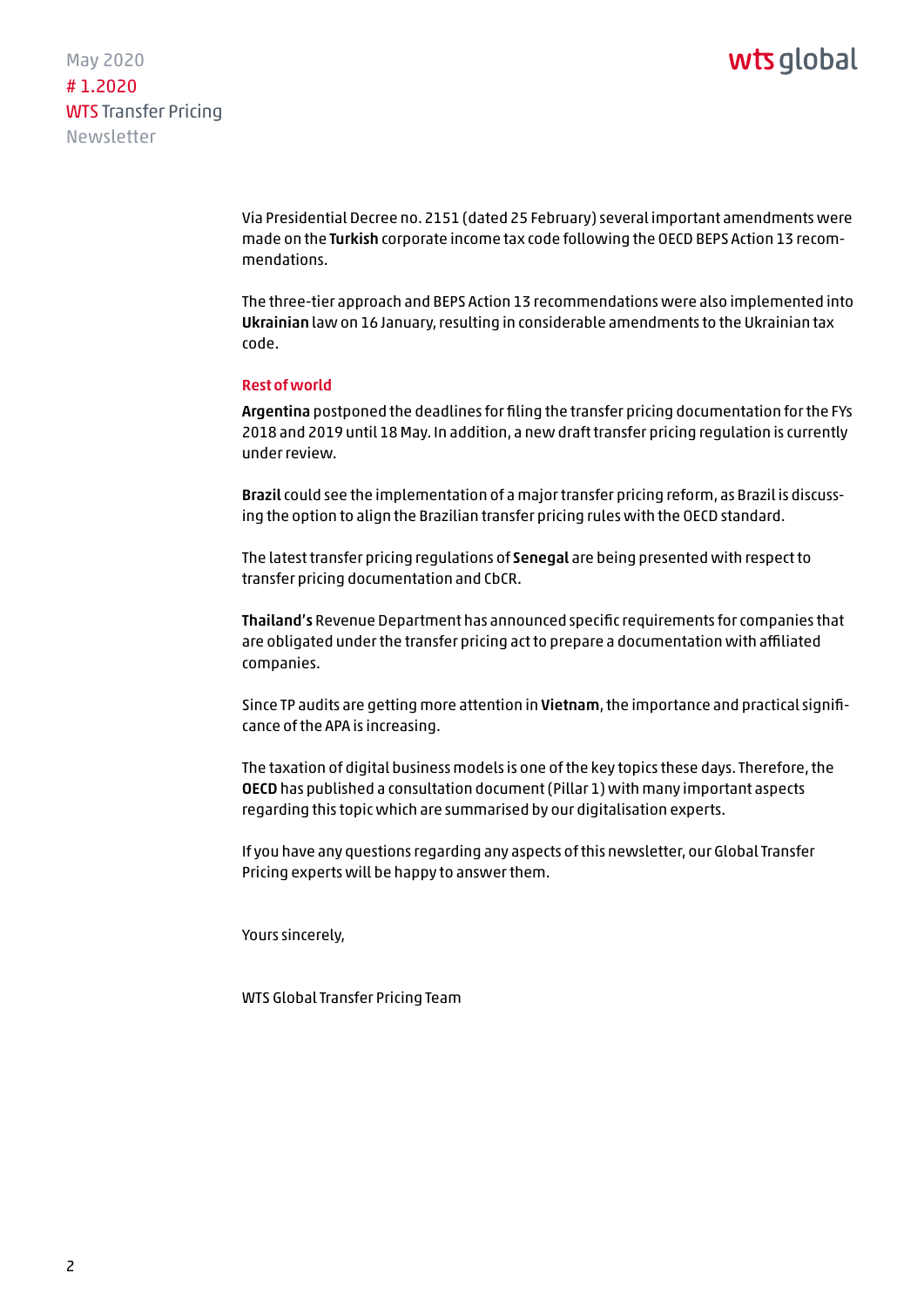## wts global

| <b>Contents</b> |                                                                                              |
|-----------------|----------------------------------------------------------------------------------------------|
|                 | Austria: Implementation of the EU Directive on Tax Dispute Resolution Mechanisms 5           |
|                 | Belgium: Belgian Tax Administration (BTA) published final version of the circular            |
|                 | Brazil: Dialogue Between Brazil and OECD on the Alignment of Brazilian Transfer              |
|                 | Germany: I/C Financial Transaction and Transfer Pricing: Final OECD Guidance and             |
|                 |                                                                                              |
|                 | OECD: Pillar One - Not Only the Taxation of Digital Business Models is Under Discussion!  11 |
|                 |                                                                                              |
|                 |                                                                                              |
|                 | Senegal: The New Regulation Provided by Law no. 2018-10 Amending the                         |
|                 | Republic of Serbia: Transfer Pricing Treatment of Purchasing Fixed Assets  19                |
|                 |                                                                                              |
|                 | Turkey: Legislative Works with Regard to BEPS Action 13 are Completed via                    |
|                 | Ukraine: Ukrainian Parliament Implements Three-Tier Approach to TP Documentation             |
|                 |                                                                                              |
|                 |                                                                                              |

[Please find the complete list of all contacts at the end of the newsletter.](#page-26-0)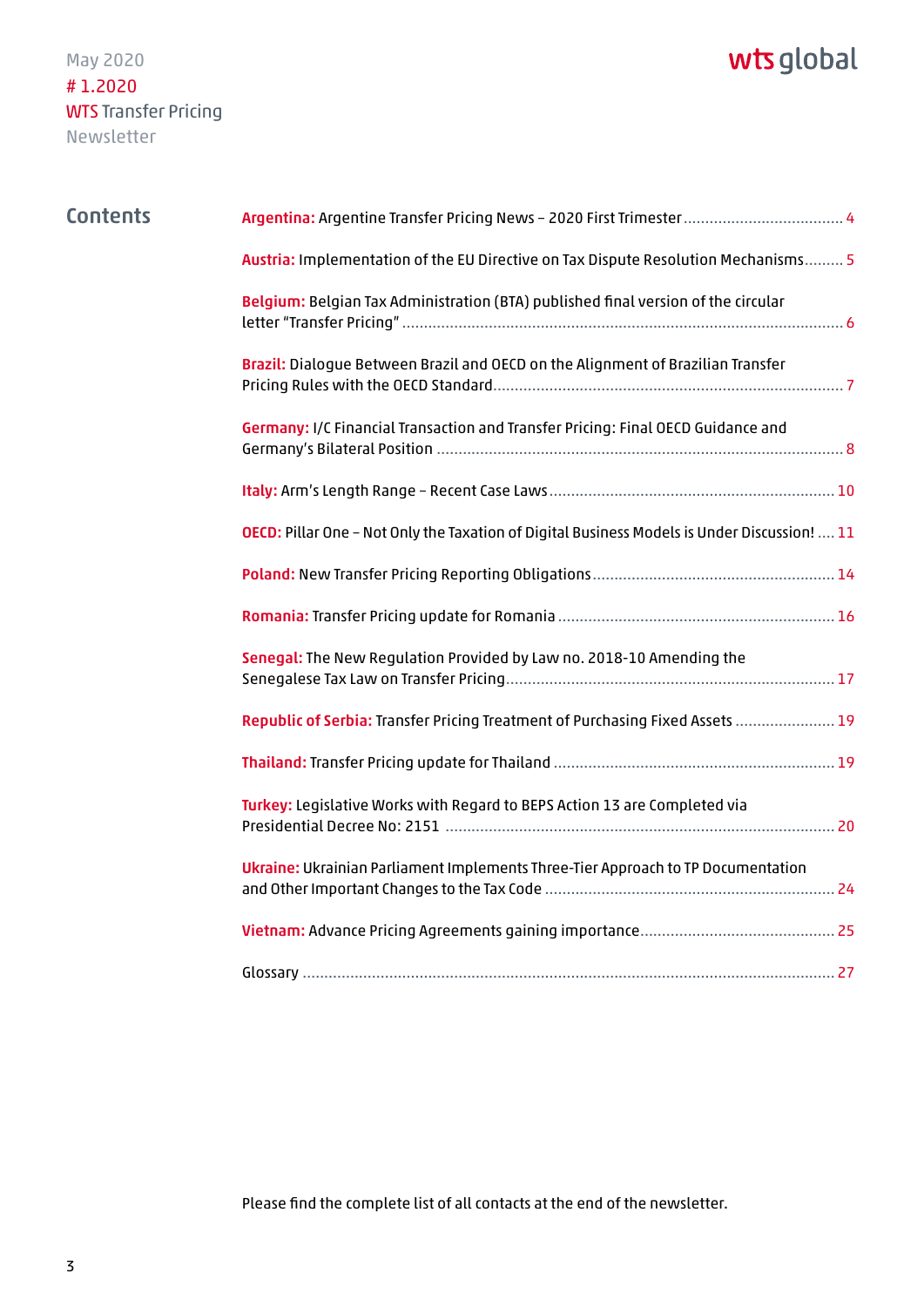### wts alobal

#### <span id="page-3-0"></span>Argentina



#### "Argentine Transfer Pricing News – 2020 First Trimester"

At the start of 2020, three major transfer pricing developments are worthy of note in Argentina. From a normative perspective, by the end of 2019 the Argentine Revenue Service (ARS) published a draft transfer pricing regulation aimed at lining up the existing one with the latest amendments to the income tax law (Law 27,430) and its implementing decree. However, after the recently elected president took office, these draft regulations have been subject to further review. Consequently, by the end of March, the ARS issued resolution 4689 to postpone the deadlines for filing the 2018 and 2019 transfer pricing studies until between 18 and 22 May. Covid-19 has further grounded this deadline extension.

From a case law perspective, two major cases were recently decided by the Federal Supreme Court and the Federal Court of Appeals; in connection with debt to equity re-characterisations and the use of the transactional net margin method by car manufacturing companies.

There follows a summary of these recent transfer pricing decisions.

#### Debt to Equity Re-characterisation; the TESA Case (26 December 2019)

For more than fifteen years, the ARS has challenged the taxpayer's use of tax inflationary adjustment, despite the levels of domestic inflation. Consequently, intra-group indebtedness in foreign currency would trigger foreign exchange losses in view of the devaluation rate, but would not have the countervailing effect of a taxable gain in view of the inflation rate after converting a loan of this nature into local currency.

To challenge the "winners" of the government policy, the ARS aggressively confronted intra-group indebtedness, to characterise it as "equity". The *TESA* case is the first one decided by the Federal Supreme Court on this topic, and it was entered for the taxpayer.

The Court not only sets doctrine as to the proper standard for a debt to equity re-characterisation, but also expressly indicates the relevance of transfer pricing studies. The Supreme Court noted that the ARS failed to properly review the suitable documentation and benchmarking of the intra-group financing for transfer pricing purposes, meriting no challenge from the arm's length point of view.

#### Benchmarking Car Manufacturing Companies: the Volkswagen Argentina S.A. Case (26 December 2019)

One of the transfer pricing core assumptions is that the market return for some activities is clearly identifiable, and, consequently, if a company gets such a return in its related-party transactions, it is presumed to have agreed arm's length prices. While market conditions are relevant for any transfer pricing analysis, the information often acquired from developed market comparables is extrapolated to an emerging market analysis without an appropriate evaluation of the underlying market differences. To fill this gap, Argentine Tax Courts have upheld – among other comparability techniques – the so-called taxpayer's self-inflicted adjustments, so that the taxpayer could segregate extraordinary losses from its operating results. For example, a capacity adjustment is permitted in the *Volkswagen* case, to evidence that the selected comparables do not face the same economic downturn. The decision under analysis ratifies the viability of this kind of adjustment, as well as the standards for its proper application. However, this outcome does have former precedents.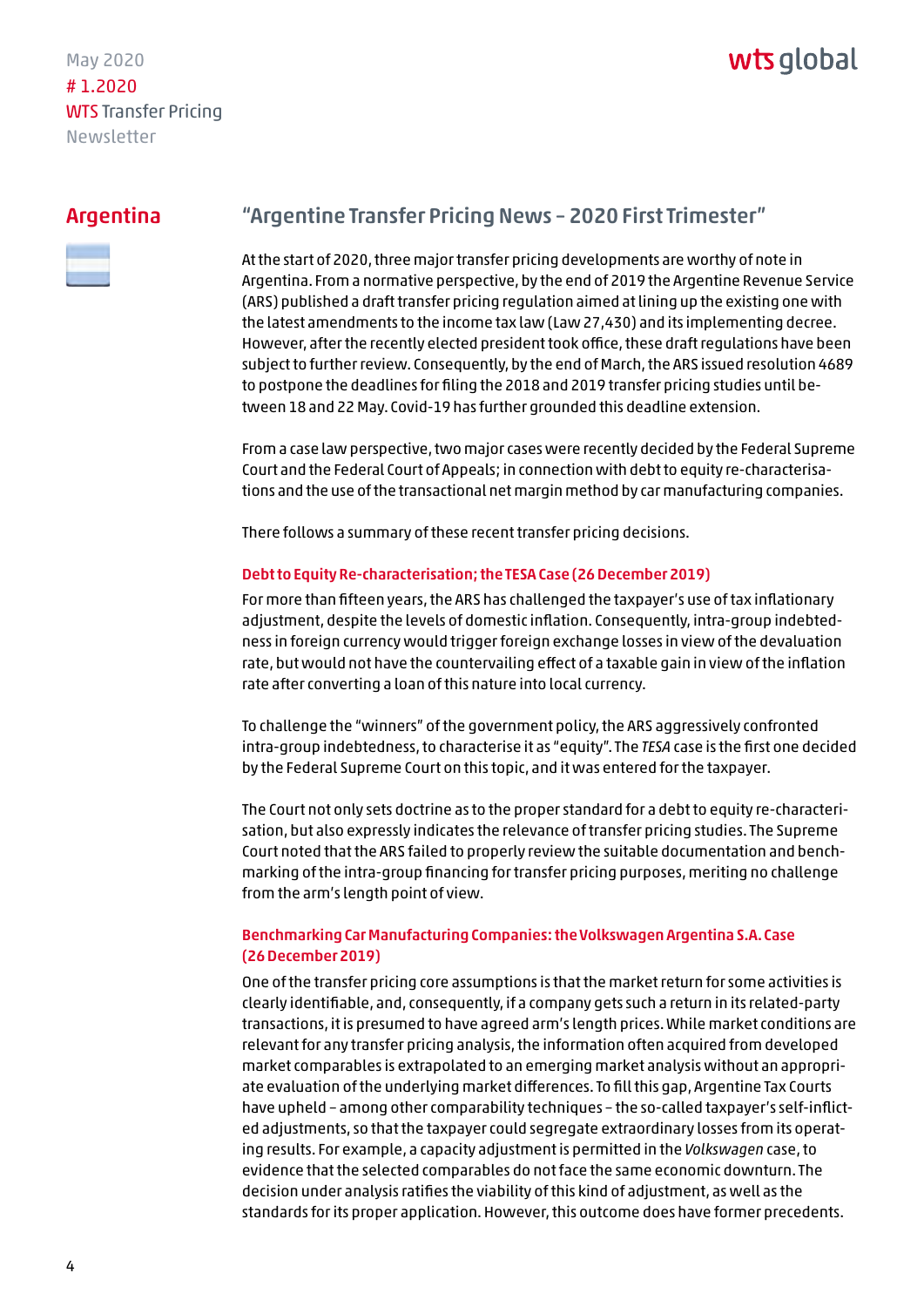<span id="page-4-0"></span>May 2020 # 1.2020 WTS Transfer Pricing Newsletter

> The novelty of this case is that the Federal Court of Appeals supports taxpayer's criterion as to the use of discharge of indebtedness income to improve the tested party's operating profit. To support such criterion, the Court considered the evidence provided by the taxpayer regarding the use of such proceeds to improve working capital and its factory premises. This decision is in line with the previous one of the lower Tax Court. For this reason, the draft transfer pricing regulations under current review expressly indicates that financial results may not be computed to increase operating profits.

*Rosso Alba, Crisitian E. crossoalba@ [rafyalaw.com](mailto:crossoalba@rafyalaw.com)* 

The Volkswagen decision also supports averaging the tested party's results for three years; a topic that also proved controversial. The draft regulations also prohibit averaging for such a party. Expectations are based on the final version of these regulations.

#### Austria



#### Implementation of the EU Directive on Tax Dispute Resolution Mechanisms

The "EU-Besteuerungsstreitbeilegungsgesetz" (EU-BStbG), which was introduced in implementation of the EU directive on tax dispute resolution mechanisms, provides for mandatory and binding arbitration proceedings with fixed settlement periods in all cases of impending double taxation within the EU. This increases the chances for taxpayers to actually resolve double taxation conflicts in the foreseeable future. The scope of arbitration proceedings has been expanded considerably to include all cases of impending double taxation. If the requirements are met, there is a right to choose which procedure is used. In practice, however, the new process should largely replace the previous processes.

The EU-BStbG was published on 22 July 2019 as part of the "EU Finanzanpassungsgesetz". In this context, there were procedural adjustments in the BAO (Federal Procedure Code): The reformulated Section 48 BAO is worthy of note in this context. This provides for assessment decisions in the course of the initiation and termination of the procedure. In addition, this previously provided for relatively uncomplicated temporary relief from double taxation for the duration of the mutual agreement procedure.

The new Section 48 (5) considerably limits the scope. Temporary relief for profits raised abroad is only possible within Austria if no bilateral agreement or arbitration is possible, i.e. if there is no DTA between Austria and the country concerned. Temporary relief for the duration of the mutual agreement procedure in DTA countries is now to be sought in the respective other country. This can result in temporary double taxation for the taxpayer for the duration of the mutual agreement or arbitration proceedings.

*Mag. Martin Hummer [martin.hummer@](mailto:martin.hummer@icon.at) icon.at*

*Julian Höhfurtner, BSc [julian.hoehfurtner@](mailto:julian.hoehfurtner@icon.at) icon.at*

Updated Ministry of Finance advice on mutual agreement and arbitration proceedings ("BMF-Info zu Verständigungs- und Schiedsverfahren") was published on 24 July 2019. It replaces the advice of 31 March 2015. However, this does not yet affect procedures under the EU-BStbG. Updated Ministry of Finance advice that includes the EU-BStbG can therefore be expected in the short term. In addition, as a result of the change in the OECD update on guidelines regarding country-by-country reporting, the Ministry of Finance advice on transfer pricing documentation ("BMF-Info Verrechnungspreisdokumentation") was updated on 17 December 2019. However, the material effects are only minor.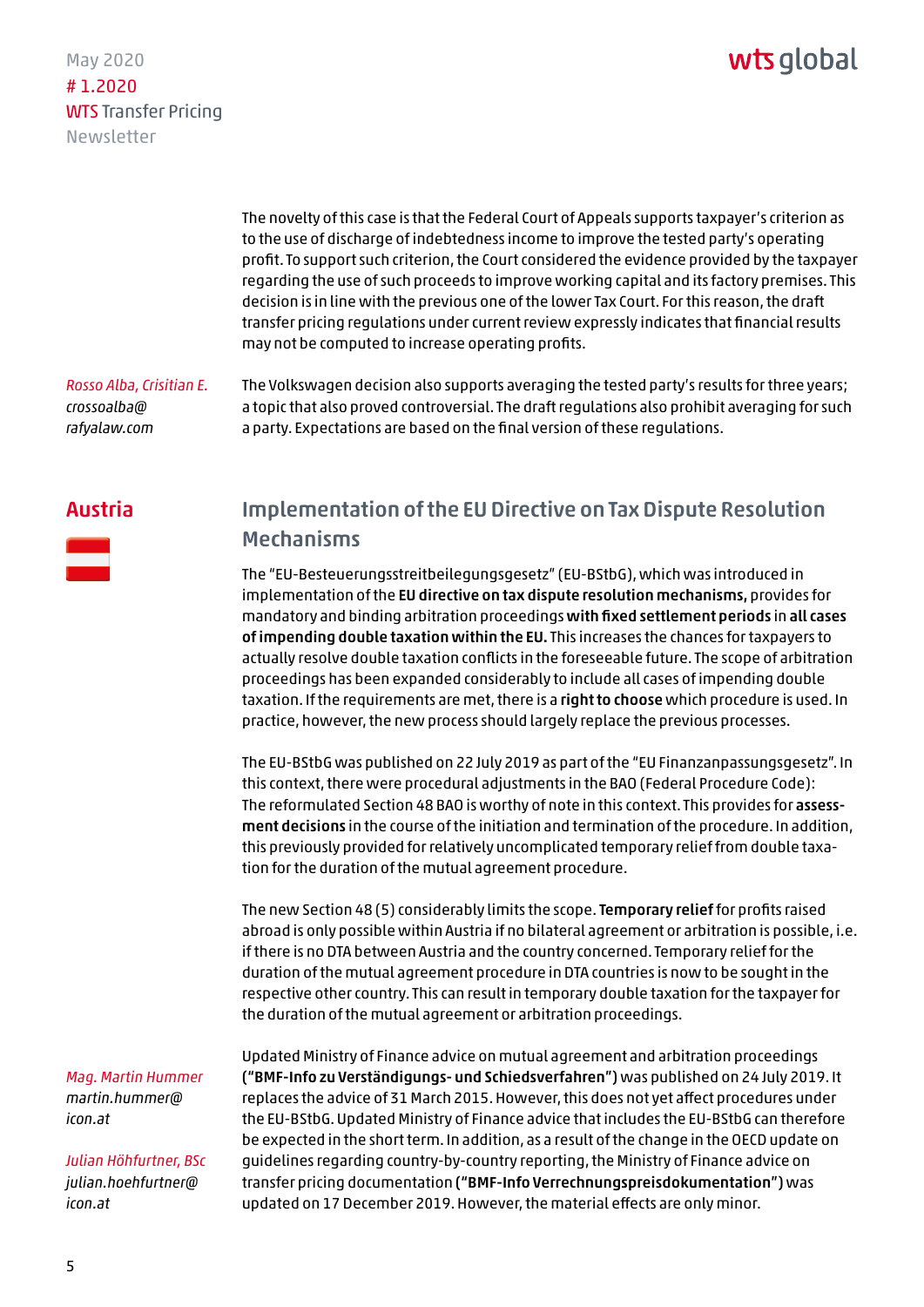### wts alobal

#### <span id="page-5-0"></span>Belgium



#### Belgian Tax Administration (BTA) published final version of the circular letter "Transfer Pricing"

On 25 February 2020, the Belgian Tax Administration (BTA) Published the Final Version of the Circular Letter "Transfer Pricing" (Circular Letter 2020/C/35). T/A economics provided extensive detailed feedback and was part of subsequent discussions with the BTA regarding the feedback received. The circular letter confirms that the BTA adheres to the 2017 OECD Guidelines, but also includes the interpretations and preferences of the BTA as regards various transfer pricing topics.

#### Retroactive Entry into Force

Our first key takeaway concerns the crucial topic of the circular letter's entry into force. After heavily debating a retroactive implementation of the latest version of the OECD Guidelines, the circular letter now stipulates that it is applicable for intercompany transactions as of 1 January 2018. However, certain paragraphs - concerning the interpretation of the BTA, or a Belgian-specific consideration - will only enter into force as of 1 January 2020. Nevertheless, we note that some of our concerns regarding the retroactive effect of certain other paragraphs that in our view deviate from the 2017 OECD Guidelines, and hence constitute an interpretation, remain in place. Considering that retroactivity as such is based on strict principles in case of legislation and the circular letter de facto cannot be applied in a retroactive way (under penalty of the infringement of the principles of good administration), taxpayers may consider developing procedural as well as economic argumentation to their advantage when tax administrations refer to this circular letter. Nevertheless, the circular letter confirms that advance decisions granted before the issuance of the circular letter are not subject to review in retrospect following the views stated in the circular letter.

#### Fundamental Issues

Another key takeaway is that several of our fundamental inputs provided in the second discussion round were not taken into account. These inputs relate to fundamental discrepancies between the (literal) reading of the 2017 OECD Guidelines and the final circular letter, most notably in relation to the first Chapter, including the basic translation of the arm's length principle itself containing such discrepancy (circular letter refers to 'transactions' rather than to 'relations' as per Article 9 of the OECD Model Tax Convention).

#### Financial Transactions

As a final key takeaway, we note that the BTA includes a specific Chapter X on financial transactions referring to the recently published OECD report (February 2020) on this matter. This Chapter X of the circular letter is said to be entering into force as of 1 January 2020 notwithstanding the OECD report was only published formally in February 2020. Further commentary will follow on this topic. Regarding the circular letter itself, we already note that paragraph 267 – on a cash pooling transaction being short term and a measurement of structural positions being 12 months – is a prime example of where an incorrect definition of the arm's length principle may lead to. A cash pool transaction may be short term indeed, a cash pool arrangement however, may constitute a longer term relation implying a different assessment method.

*Andy Neuteleers andy@ [taeconomics.com](mailto:andy@taeconomics.com)*

#### *Heleen Van Baelen heleen@ [taeconomics.com](mailto:heleen@taeconomics.com)*

Finally, we note that a circular letter is only binding for the Tax Authorities, not for taxpayers. Thus, a taxpayer is not obliged to follow the circular letter, and certainly not if the circular Letter seems to be contra legem, or wrongly interprets the OECD Guidelines.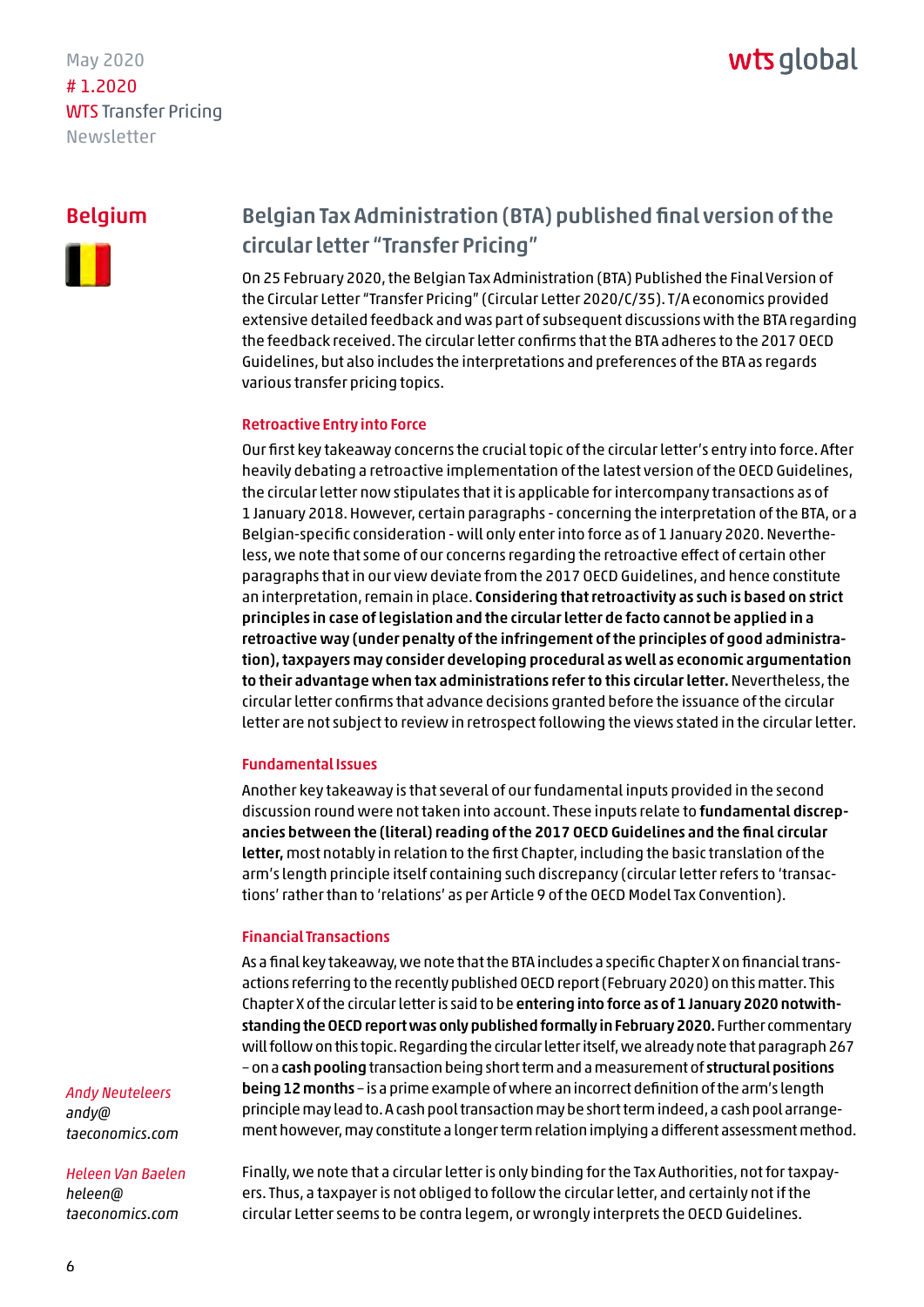## wts alobal

#### <span id="page-6-0"></span>Brazil



### Dialogue Between Brazil and OECD on the Alignment of Brazilian Transfer Pricing Rules with the OECD Standard

Brazil could be moving towards an alignment of its transfer pricing rules with the OECD standard, as communicated in two events held in Brasília in July and December 2019 to disclose the results of a joint project of the OECD and the Brazilian Federal Revenue Service ("RFB"). During the 15-month project, the OECD and RFB evaluated differences and similarities of Brazilian transfer pricing rules and the OECD transfer pricing approach.

In December, the OECD and RFB launched a report outlining the strengths and weaknesses of the current Brazilian transfer pricing system and the amendments required to comply with international transfer pricing standards. In the events, the OECD representatives conveyed the message that the alignment was a necessary step for the accession of Brazil to the OECD.

The project included a gap analysis based on five objective criteria, namely the prevention of BEPS risks, avoiding double taxation, ease of tax administration, ease of tax compliance and maintaining tax certainty.

One important topic analysed in the report is the status of the arm's length principle in Brazil. Although the Brazilian transfer pricing legislation was originally inspired by the OECD when enacted in 1996, it has not been significantly amended since then, and the report concludes that it does not explicitly reflect the arm's length principle. Such conclusion is mainly based on the fact that Brazilian transfer pricing methods basically rely on fixed margins regardless of the nature of the transaction, and on the absence of an actual and complete comparability analysis.

The report also identifies other gaps between Brazilian transfer pricing legislation and the OECD framework, such as: (i) Brazilian taxpayers can freely choose the applicable transfer pricing method; (ii) Brazilian transfer pricing rules do not allow the use of profit/based methods such as the transactional net margin method or the profit split method; and (iii) there are no rules specifically designed for transactions involving intangibles and financial transactions, nor rules on the allocation of profits to permanent establishments.

The report also evaluates how a convergence with the OECD standard in Brazil could be reached, i.e. whether the amendments to local rules could be immediately or gradually introduced. According to the report, the gradual implementation with a progressive transition of taxpayers into the new system is the favourable option, since it would be easier for all involved parties to cope with the challenges of a transfer pricing reform in Brazil.

It is worth noting that if the transfer pricing legislation is reformed and aligned with the OECD standard, the implementation and adoption of new transfer pricing rules would be a major challenge for taxpayers and especially for the RFB, which would require professionals prepared for an analysis focused on an economic approach instead of a mathematical perspective. Taxpayers may benefit from the experience of the group companies outside Brazil who use the OECD's transfer pricing approach. In the above-mentioned events, RFB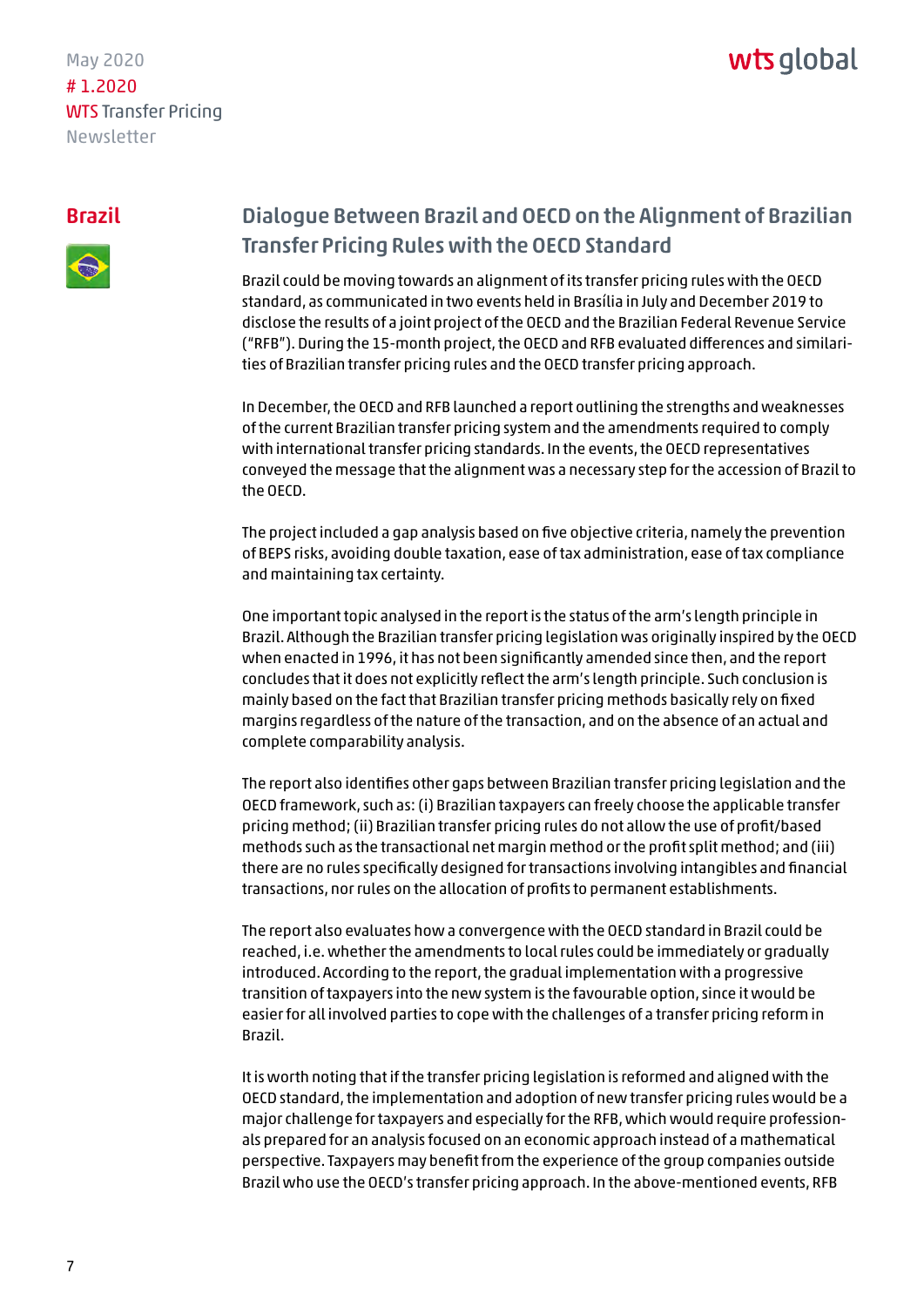### wts global

<span id="page-7-0"></span>*Ana Lucia Marra alm@machado [associados.com.br](mailto:alm@machadoassociados.com.br)* 

*Stephanie Makin sjm@machado [associados.com.br](mailto:sjm@machadoassociados.com.br)* 

representatives highlighted the need for training tax auditors to deal with a new transfer pricing approach, as well as having administrative Court judges prepared to analyse transfer pricing cases.

Even though the report of the OECD and the RFB does not provide a clear timeline for the alignment of Brazilian transfer pricing rules with the OECD standard, nor outlines the possible future rules, it is a big step towards a Brazilian transfer pricing reform.

#### Germany



### I/C Financial Transaction and Transfer Pricing: Final OECD Guidance and Germany's Bilateral Position

Until recently, there was only limited guidance on transfer pricing of intercompany (I/C) financing relations. Following up on the BEPS project, on 3 July 2018 the OECD released the discussion draft on financial transactions. The discussion draft represented a non-consensus document, so it took a certain amount of time up until the final guidance was published in February 2020. In light of any missing OECD guidance on I/C financial transactions in 2019, the German Federal Fiscal Court revised a decade-long jurisprudence on I/C financing relations, and the German Federal Ministry issued suggested law changes with a treaty override as part of a Draft Ministerial Bill on the implementation of the Anti-Tax Avoidance Directive ("ATAD"). The following provides some highlights of the change in German jurisprudence regarding I/C finance relations, the suggested German law changes on I/C finance relations and the new Chapter X of the OECD Guidelines on financial transactions.

#### Recent Decisions of the German Federal Fiscal Court

In 2019 and continuing throughout 2020, the German Federal Fiscal Court revised a decade-long jurisprudence on I/C financing relations, as a result of a new formation of the Court. In a series of decisions, the German Federal Fiscal Court decided that implicit group support does not represent a valuable arm's length security. In the underlying cases, a German company acted as a lender, whereas a foreign subsidiary was in poor economic shape and was no longer able to service the loan. The German lenders waived the receivable and de-recognised it, thereby reducing profit. Because the loans were not secured, the German Federal Fiscal Court disregarded the income reduction, arguing there would not have been any income reduction if the loans had been secured. Based on this line of argumentation, the German Federal Fiscal Court decided that a security represents a condition in the sense of § 1 Foreign Tax Act (FTA). Therefore, Article 9 (1) of the OECD Model Tax Convention no longer has precluding effect with regard to  $\S 1(1)$  FTA. Furthermore, the Court has been of the opinion that the income correction does not contradict the Hornbach-Baumarkt ruling of the EU Court of Justice. The German Federal Fiscal Court has not analysed in detail the appropriateness of the interest rate.

By neglecting the effect of implicit group support, this could imply from a transfer pricing perspective that the pricing of I/C financial transactions would have to be performed on a stand-alone basis of the borrower. This contradicts the 2017 OECD Guidelines, and also the new Chapter X of the OECD Guidelines suggests that the effects of passive group association shall be analysed and - depending on the facts and circumstances - considered. As detailed in the following, also the suggested changes to German law released in December 2019 place a certain emphasis on the group credit rating.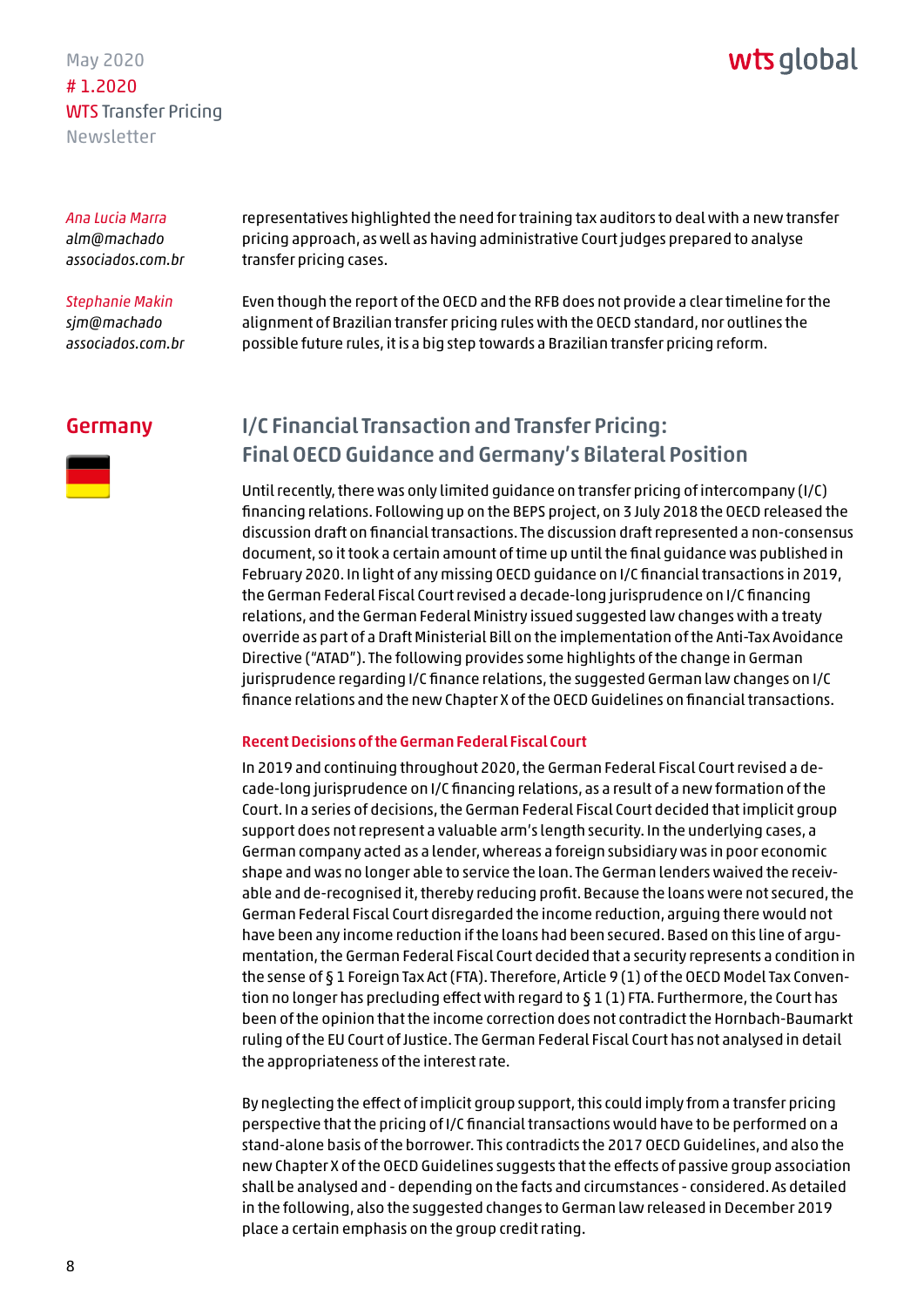### wts alobal

May 2020 # 1.2020 WTS Transfer Pricing Newsletter

> Although no rules have been provided in German law as of yet, the decisions of the German Federal Fiscal Court mark the current direction of German jurisprudence. However, considering the suggested changes to German law, final OECD guidance and a further expected change of the German Federal Fiscal Court's formation next year, it is possible that also German jurisprudence may change again soon in this regard.

#### Draft Ministerial Bill on the Implementation of ATAD

On 11 December 2019, the German Draft Ministerial Bill on the implementation of the ATAD was released, suggesting national regulations on I/C financing transactions with a treaty override. The draft bill was published at a time when a final version of the OECD guidance on I/C Financial Transactions had been awaited for some time but had not yet been published. The new rules on I/C finance transactions shall be governed in a new § 1a of the Foreign Tax Act ("FTA"). In line with final OECD guidance on Financial Transactions, which were published on 13 February, the suggested changes to German law introduce a substance test at the level of the borrower. Specifically, if it cannot be shown that (i) the principal payments for the entire duration of the financing relationship could have been repaid from the beginning and (ii) the financing is economically necessary and used for the purpose of the company; or if the interest rate payable by the German taxpayer for a cross-border financing relationship with a related party exceeds the interest rate at which the multinational enterprise group could be financed by third parties, then the interest expense shall be deemed to be non-deductible at the level of the I/C borrower. Additionally, the envisaged changes suggest limiting the compensation for low-function and low-risk financial activities such as mere intermediary of forwarding activities to a risk-free interest rate. It was envisaged that the changes would generally be applicable from 2020 onwards. An updated version of the German Draft Ministerial Bill on the implementation of the Anti-Tax Avoidance Directive is currently awaited, possibly with revisions also on I/C financing relations.

#### Final OECD Guidance on Financial Transactions

On 11 February 2020, the OECD finally released the final report on I/C financial transactions. It contains an addition to the first Chapter of the OECD Guidelines (Delineation) and an official new Chapter X solely concentrating on financial transactions. The new Chapter X of the transfer pricing guidelines deals with the classification of debt financing, treasury functions (intra-group loans, cash pools and hedging), financial guarantees and intra-group (captive) insurance. A considerable emphasis has been placed on the accurate delineation of the transaction. The distinction between equity and debt capital is tied to the borrower's ability to (i) raise the capital on the financial market and to (ii) bear the relevant costs. Credit ratings are referred to as a suitable method for quantifying default risks within a group. Within this context, it should be analysed if and how implicit group support has to be considered for determining an arm's length interest rate. Treasury functions such as loans, cash pool and hedging are generally to be considered as a support function, and a remuneration is correspondingly low. If the classification of the debt capital shows that the affiliated entity granting the financing does not bear any risks or does not carry out any decision-relevant activities, the latter should only be remunerated at most with a risk-free interest rate in order to reflect an appropriate remuneration. The guidance on guarantees is restricted to financial guarantees. Although Chapter X suggests that guarantee transactions shall be analysed both from the perspective of the guarantor and the guaranteed entity, the final guidance suggests that a borrower would usually only be willing to pay for a guarantee if the guarantee provides a benefit to the borrower.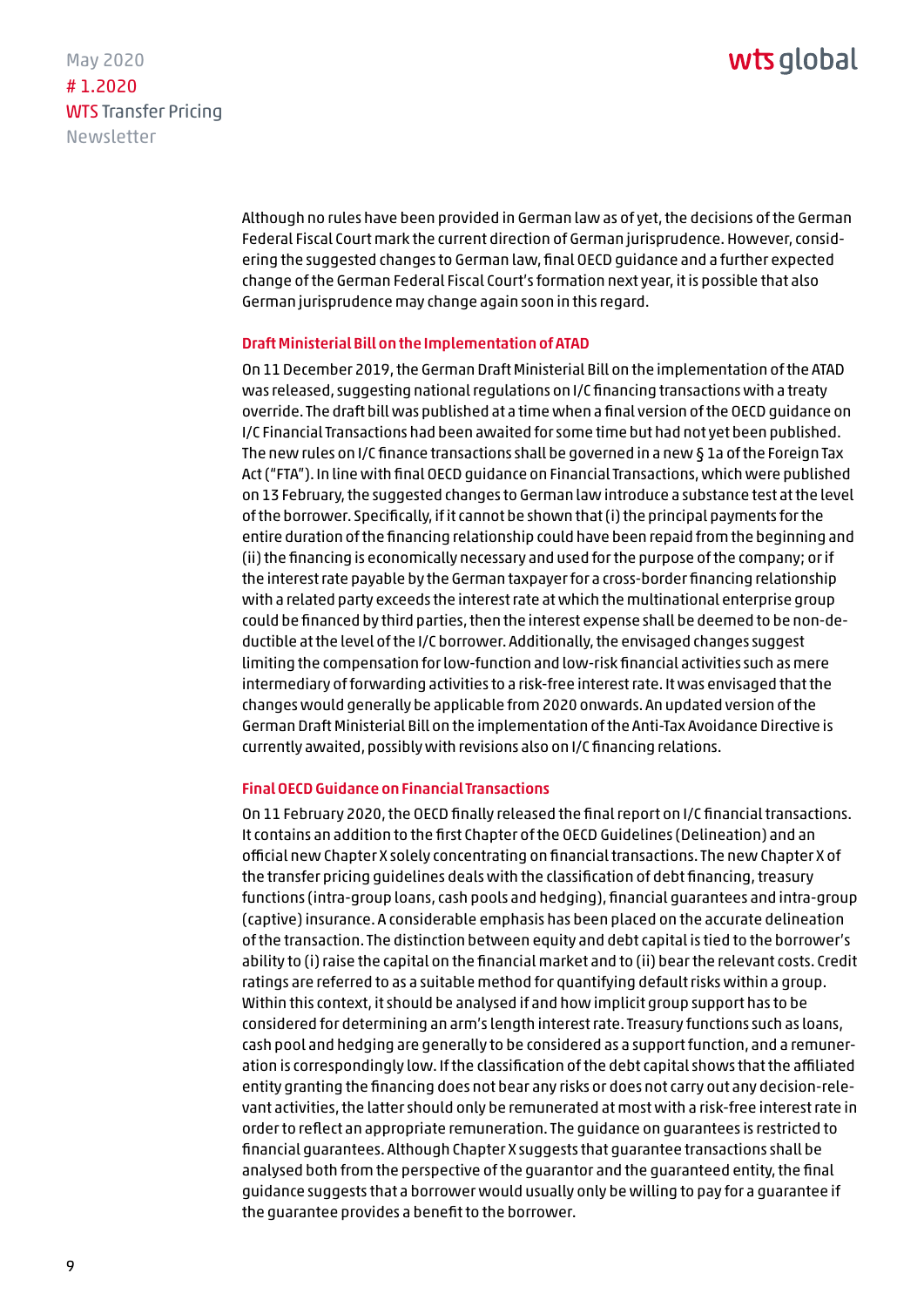### wts global

<span id="page-9-0"></span>*Melanie Appuhn-Schneider melanie.appuhn[schneider@wts.de](mailto:melanie.appuhn-schneider@wts.de)*

*Felix Yilmaz felix.yilmaz@wts.de*

## Concluding Remarks

I/C financing transactions and their arm's length nature are a frequently discussed topic in tax audits. The new Chapter X of the OECD Guidelines provides taxpayers with a set guidance. The suggested changes to German law are in several aspects similar to the OECD guidance but are also expected to be subject to further revisions. It remains to be seen how the German legislator will react with updated and final law changes in light of the recent developments.

#### Italy



#### Arm's Length Range – Recent Case Laws

On 14 May 2018, the Ministry of Finance issued transfer pricing guidelines consistent with *"international best practices"* (hereinafter the *"Decree"*) in accordance with the new principles introduced by BEPS project – Actions 8-10, *OECD Transfer Pricing Guidelines for Multinational Enterprises and Administrations* in the version issued in 2017 (*"2017 OECD Guidelines"*).

Article 6 of the Decree provides that the entire range obtained from the selected profit level indicator ("PLI") is acceptable as compliant with the arm's length principle, as stated in paragraph 3.62 of the OECD guidelines: *"where the range comprises results of relatively equal and high reliability, it could be argued that any point in the range satisfies the arm's length principle".* More precisely, the Decree refers to a *"homogeneous"* level of reliability.

In spite of this, the entire range is applicable only in case of *"perfect"* comparability among uncontrolled and controlled transactions. Such an approach will require further clarification with regard to the *"perfect"* comparability and a circular letter from tax administration is long awaited by Italian taxpayers, together with additional instruction concerning the use of databases, choice of geographic market of reference, period(s) to be used for the analysis, possible inclusion of loss-making companies, dimension of comparables and comparability adjustments.

As mentioned in Article 3 of the Decree, an independent transaction is considered comparable to a controlled transaction when:

- $\rightarrow$  there are no material differences that significantly affect the profit level indicator that can be used in application of the most appropriate TP method;
- $\rightarrow$  where differences emerge, such differences can be eliminated or materially reduced through comparability adjustments.

For these purposes, comparability adjustments (e.g. *working capital adjustment* aimed at reducing/eliminating different levels of account receivables, account payables and inventory between the tested party and the comparable companies) seem to be legitimated.

The notion of comparability therefore reflects the *"economically relevant characteristics"* or *"comparability factors"* as set forth in the 2017 OECD Guidelines.

The abovementioned application of the full range of the benchmark has been recently applied in various Tax Courts' decisions also for litigations concerning fiscal years that closed before the issue of the Decree.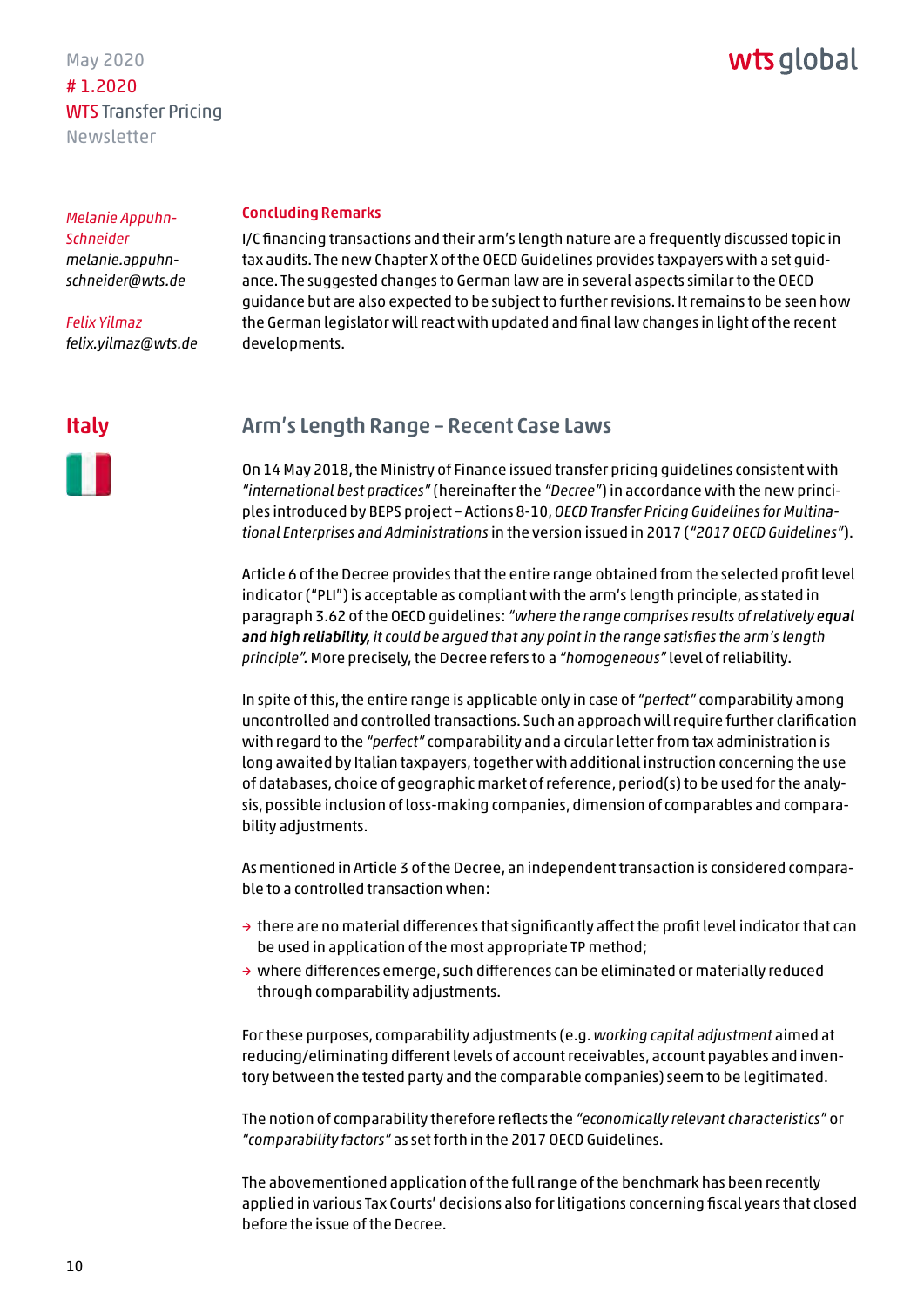<span id="page-10-0"></span>May 2020 # 1.2020 WTS Transfer Pricing Newsletter

> The Provincial Tax Court of Milan was one of the first to mention the Decree. In fact, decision no. 5445/2018 has held that each value included in the range (including minimum and maximum) must be considered compliant with the arm's length principle, and has rejected adjustments to the median proposed by the Tax Authorities.

The mentioned decision is consistent with two other judgments of particular interest: no. 188/13/20 issued by the Provincial Tax Court of Milan and no. 5005/19/18 of the Regional Tax Court of Milan.

The first assessment took place considering a "segregation" between the various business lines of the Italian company, and it was focused on the arm's length remuneration of the distribution activity tested through the application of the TNMM, where ROS was considered as the proper PLI. Said approach can be considered in line with the best domestic and international practice. Thus, tax inspectors also included in the ROS result some severance incurred by the Italian company (and attributable to the distribution activity) deriving from workforce restructuring with a reduction of the related personnel; in addition, the benchmark analysis proposed by the taxpayer was not accepted. The outcome of the tax audit was a TP adjustment on the median of the relevant benchmark.

Under the described scenario, the Tax Court did not deal with the inclusion of the severance costs in the company's ROS (that under the best practice should be considered as an extraordinary item of income in order to establish the consistency of the TP policy applied), but it rejected the TP adjustment since the actual ROS realised through the distribution business was included in the full range of the benchmark, considering outliers observations as well as re-determined by the same tax administration.

The second case, no. 5005/19/18, is related to the activities performed by the taxpayer that were limited to tool manufacturing and limited risk distribution. The judges considered that each point in the interquartile range, also below the average value, was representative of the arm's length value due to functions, risks and intangibles.

*Franco Pozzi franco.pozzi@slta.it*

*Tea Favoino tea.favoino@taxworks.it* 

Notwithstanding the above described Tax Court decisions, under common practice the benchmark range considered as consistent with the arm's length principle should be included between the lower and the upper interquartile, where minimum and maximum observations can be acceptable should specific circumstances be verified.

#### **OECD**

### Pillar One – Not Only the Taxation of Digital Business Models is Under Discussion!

#### Background

As part of the BEPS project, Action Point 1 "Challenges for Taxation of the Digital Economy", a "Programme of Work" was adopted in May 2019 (and approved by G20 Finance Ministers and Heads of Government in June 2019), according to which the OECD is to develop a two-pillar model to address the BEPS aspects of digital business models. Pillar One of this model deals with the extension and redistribution of taxation rights between resident and market countries, while Pillar Two provides for a global minimum taxation.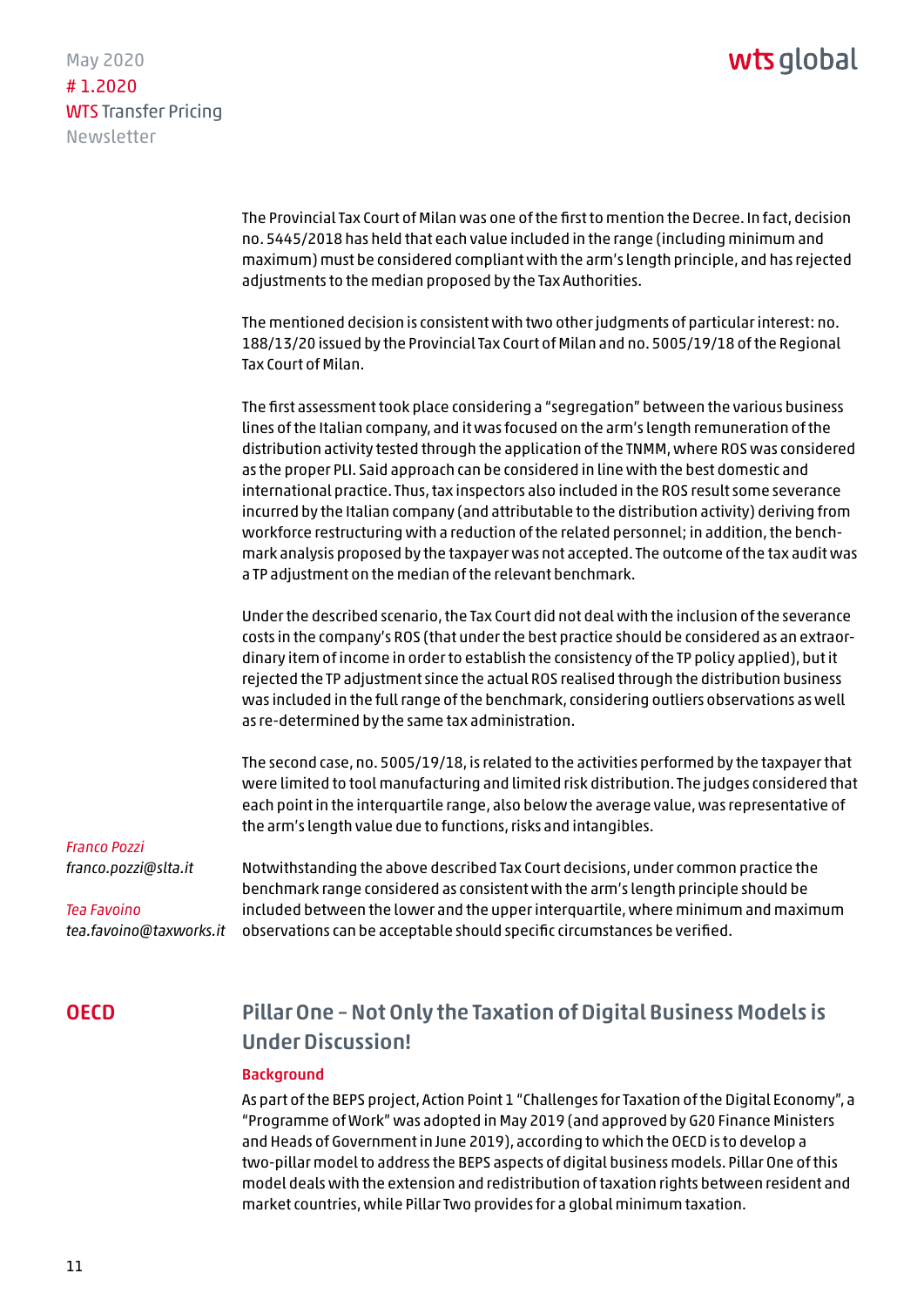On 9 October 2019, the OECD Secretariat published a consultation document which contains a proposal for the taxation of digital business models (Pillar One). With more than 300 comments submitted, and with the public hearing in Paris on 21/22 November 2019, the topic is becoming increasingly explosive.

The shift in power from the "traditional" to the digital economy is clearly illustrated by the following diagram and also justifies the public interest:



Source: Financial Times 2006,"Global 500"; PwC 2018,"Global Top 100 companies by market capitalisation".

The main contents of the consultation document are the definition of a new nexus that no longer requires a physical presence, the distribution of taxation rights outside the arm's length principle, and the consideration of the specifics of digital business models. It also examines questions such as how narrowly digital business models are defined or which profits (routine profits vs. residual profits) should be part of the redistribution of taxation rights.

To ensure legal certainty for taxpayers and tax administrations in the new system, the distribution of profits is to take place in a three-tier system:

- $\rightarrow$  The so-called Amount A corresponds to the share of the residual profit that is distributed among the market states according to a formulaic breakdown.
- $\rightarrow$  The so-called Amount B is intended to remunerate routine functions for marketing and sales in market countries.
- $\rightarrow$  Amount C is intended to ensure that any activities in market states that go beyond routine functions are adequately remunerated by means of binding and effective dispute settlement mechanisms. The challenge here is that the profit to be distributed may also accrue in several companies in different states.

Detailed technical explanations and detailed questions on the determination of these amounts are contained in the consultation paper.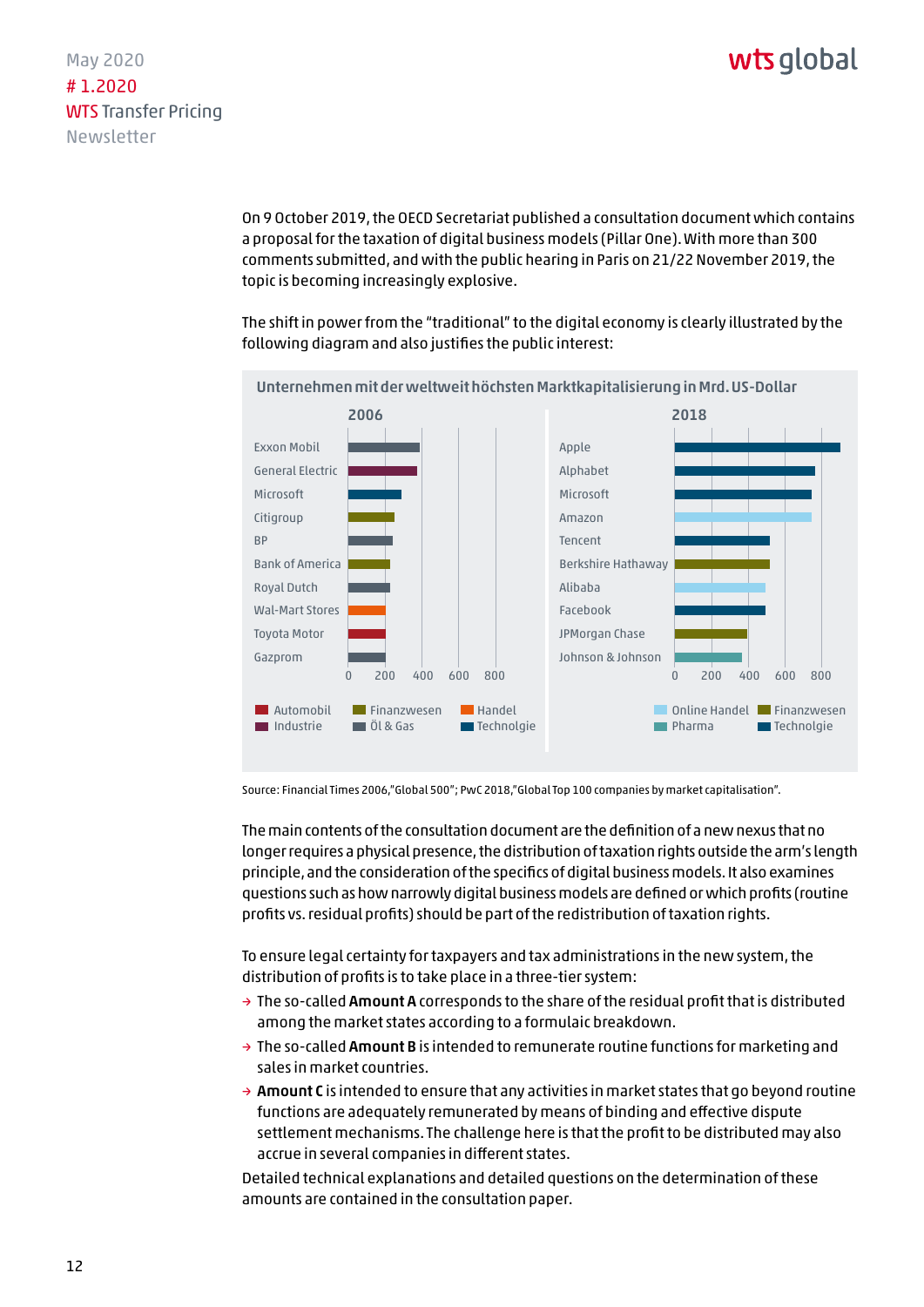## wts global

#### The Need for Full Segment Reporting

We would like to take this complex profit distribution system, which is currently the subject of heated debate, as an opportunity to address the associated need for segment reporting. The application and implementation of segment reporting is again brought into focus by the distribution of taxation rights discussed in Pillar One.



The segmentation of P&Ls has always been a painful issue for multinational corporations (MNEs), as the available reporting systems provide the best guidance for this segmentation - usually based on the management approach – but are far from sufficient for completely separate P&Ls. The trend within MNEs towards business segmentation (via management centres, business units or divisions) has also not yet been implemented in full.

Before the technical aspects of Amount A (as residual profit, allocation to market states) can be discussed, the crux of the matter will be the delimitation of consolidated profits and the numerous intra-group allocations that will be required. This concerns, for example, global infrastructure costs, central costs, or even more problematic costs such as research and development (as these costs do not correlate with existing revenues).

The following aspects should explain the scope of the problem in detail:

- 1. In the absence of clear rules or frameworks, we will extend the uncertainty of complex national laws (arm's length principle) to a globalised uncertainty related to the allocation of consolidated profits.
- 2. The segmentations provided by listed MNEs are not yet all completely separate P&Ls. At best, they are fully allocated to revenue and cost of sales. These P&Ls can only provide a starting point, but a large amount of other costs are not fully allocated to the segments.
- 3. It will be necessary to integrate the preparation of consolidated fully segmented P&Ls with the consolidation process itself, which is usually a very complex procedure.
- 4. A centralised system for the transmission and validation of consolidated segmented data must be established, which, inter alia, automatically creates consistency asymmetry of data between the countries bearing the central costs compared to the markets.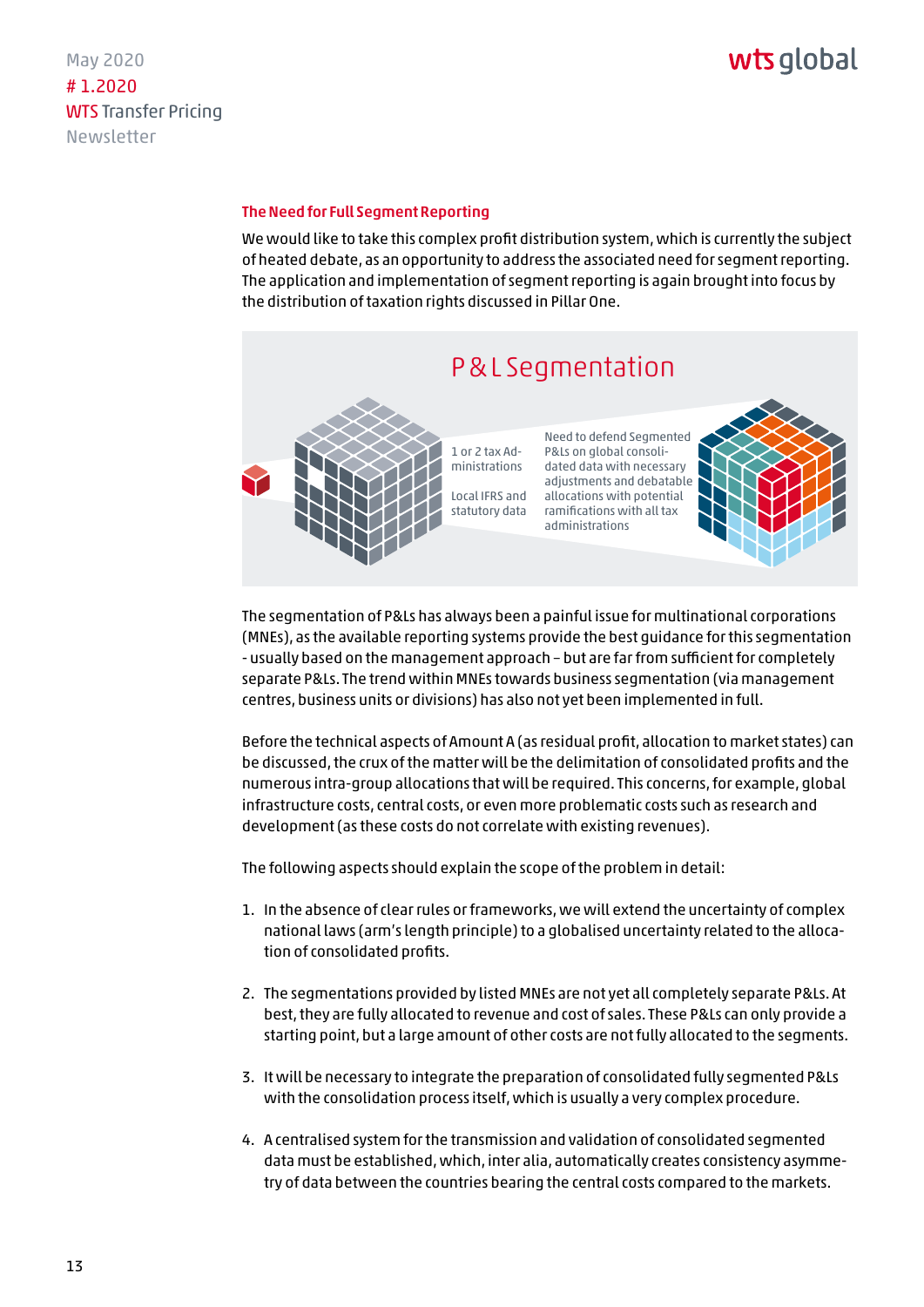

#### <span id="page-13-0"></span>An Opportunity – Automation for the Consolidation and Validation of Data

For MNEs, it might be important to think about the scope of P&L segmentation, starting from the interest in carrying out this segmentation by business unit, but also taking into account the processes for preparing country P&Ls in the context of consolidation and, moreover, in determining the tax rates of the respective countries along the value chain within the group.

The prerequisite for the application of segment reporting is a functioning internal financial reporting system from which all externally reportable segment information can be taken. Due to the direct reference to the internal planning, control and management system, the external reporting addressees are to be given an operational insight into the company or the group from the perspective of top management.

The following advantages for implementing segment reporting based on the management approach reinforce both the opportunity and the need for automation:

- $\rightarrow$  Avoidance of additional costs by reclassifying data from internal financial reporting,
- $\rightarrow$  Data harmonisation of internal and external reporting information,
- $\rightarrow$  Greater familiarity of management with externally disclosed data,
- → Higher decision relevance of the data, and
- $\rightarrow$  Better verifiability of the data (or higher objectivity).

More than ever, companies should consider automation, at least to some extent, because of its use and traceability (and possibly the need to have these figures verified by third parties). Thus, audits are limited to checking the algorithm or the specifications of the software that performs the calculation based on pre-validated data (group report), rather than exposing themselves to cross-border audits involving huge amounts of data.

We at WTS advise many of our clients in the area of "Operational Transfer Pricing" on process optimisation and automation of the implementation of transfer pricing (focus on data availability, accuracy and reliability), in which segment reporting plays a key role. Inefficient processes cost companies considerable sums here. By professionally operationalising your transfer pricing system, you can achieve positive effects in terms of quality, efficiency, employees, cost savings and reduction of operational risk. Furthermore, by eliminating daily disruptive factors, employee satisfaction can increase and cooperation with other company departments can improve.

*Andreas Riedl andreas.riedl@wts.de*

#### *Andrea Groiß*

*andrea.groiss@wts.de*

The trend is clear – the need for full segment reporting exists and should be automated to the highest possible degree.

#### Poland



#### New Transfer Pricing Reporting Obligations

Since 1 January 2019, new transfer pricing regulations have been in force in Poland. The purpose of the changes was primarily to align Polish regulations to the OECD guidelines and BEPS 2015 project outcome, as well as to reduce the transfer pricing documentation burden by raising documentation thresholds and limiting the documentation requirements for domestic transactions.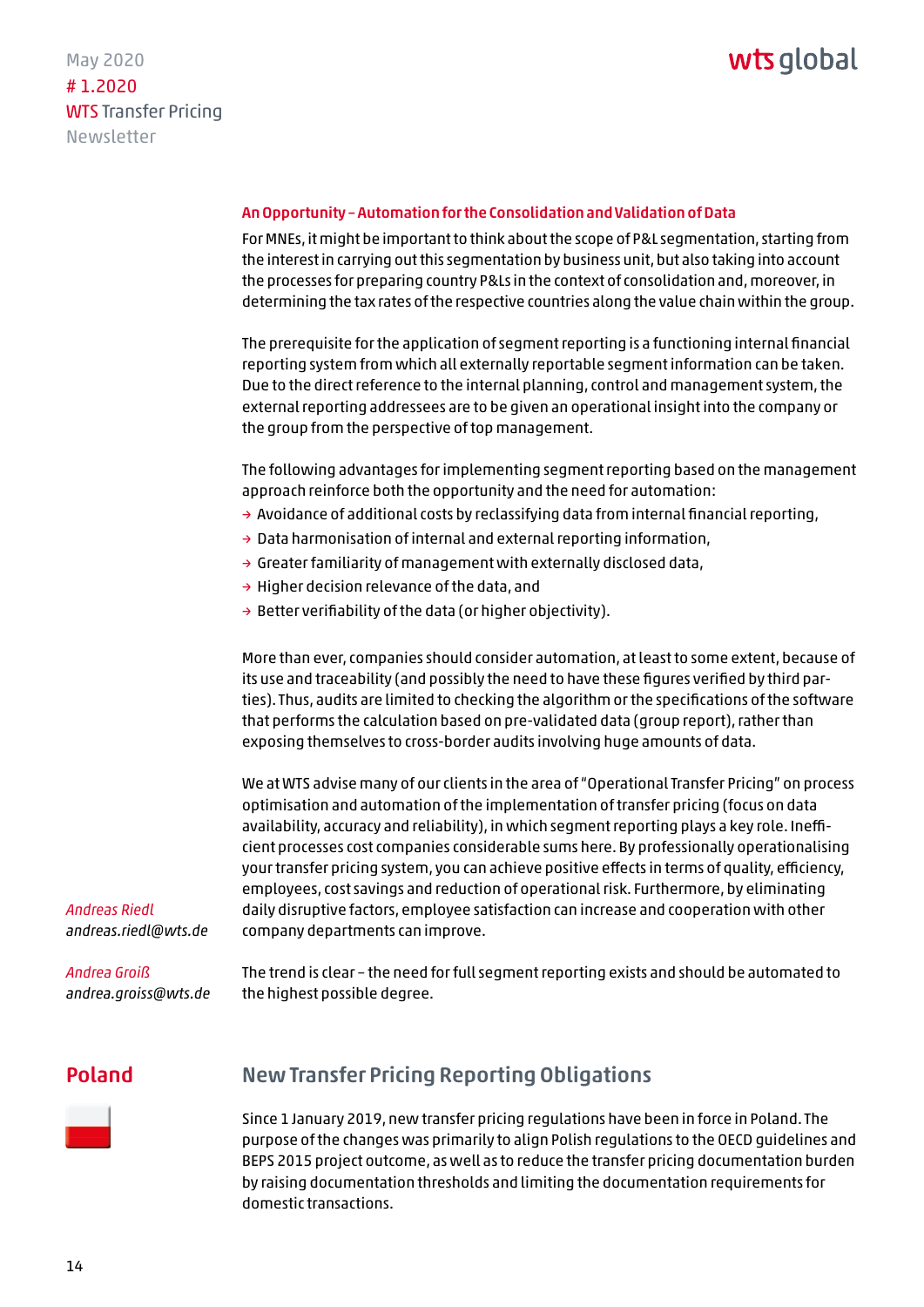May 2020 # 1.2020 WTS Transfer Pricing Newsletter

> Despite many beneficial changes for taxpayers resulting from the amended regulations, additional reporting obligations were introduced. Failure to meet these obligations may result in the taxpayers' management boards or individuals responsible for financial matters being fiscally responsible.

#### Statement on Completion of the Local File

Taxpayers (related parties) obliged to prepare the local file are required to submit electronically a statement on the transfer pricing documentation. The deadline is the end of the ninth month after the end of the financial year. In the statement, all members of the taxpayer's management board declare that the local file for a given year is ready and the transfer prices are arm's length. A lack of statement, its delayed submission or inaccurate data could result in the management board members becoming fiscally responsible.

In order to mitigate such risk, related parties should ensure proper evidence is in place to prove that the transfer prices are arm's length, such as up-to-date comparable studies and other economic justification. The Polish transfer pricing regulations require the comparable study to be updated at least every three years.

#### Transfer Pricing Information (TP-R Report)

The new rules also introduced an obligation to report transfer pricing information electronically by the end of the ninth month after the end of the financial year. Related parties are required to provide both general information on their operations such as the economic activity codes, financial ratios and detailed data on specific transactions with related parties. In particular, the TP-R report should provide information on the transfer pricing method, comparable range as well as transfer pricing adjustments. Failure to submit the information, late submission or providing inaccurate data can result in fiscal responsibility. The aim of introducing such a reporting requirement is to increase the effectiveness of the transfer pricing controls by targeting specific companies.

As part of the public consultation on the draft TP-R e-form, many comments were made on its technical and logical correctness. The objections were mainly due to the significant simplification of the form, which made it difficult for most of the taxpayers to complete it correctly. Due to numerous doubts and technical issues, taxpayers appealed to the Ministry of Finance to postpone the deadline for first TPR submission. However, at this point in time only the deadline for taxpayers that have a tax year starting after 31 December 2018 shorter than 12 consecutive months is postponed to 30 September 2020 due to the current COVID-19 situation.

At present, taxpayers are waiting for a new TP-R e-form to be published. The Ministry of Finance announced that it will issue the explanations on TP-R (most probably in FAQ form). However, due to the current COVID-19 situation, concerns have arisen regarding a possible timing of such works.

*Maja Seliga-Kret maja.seliga@wtssaja.pl*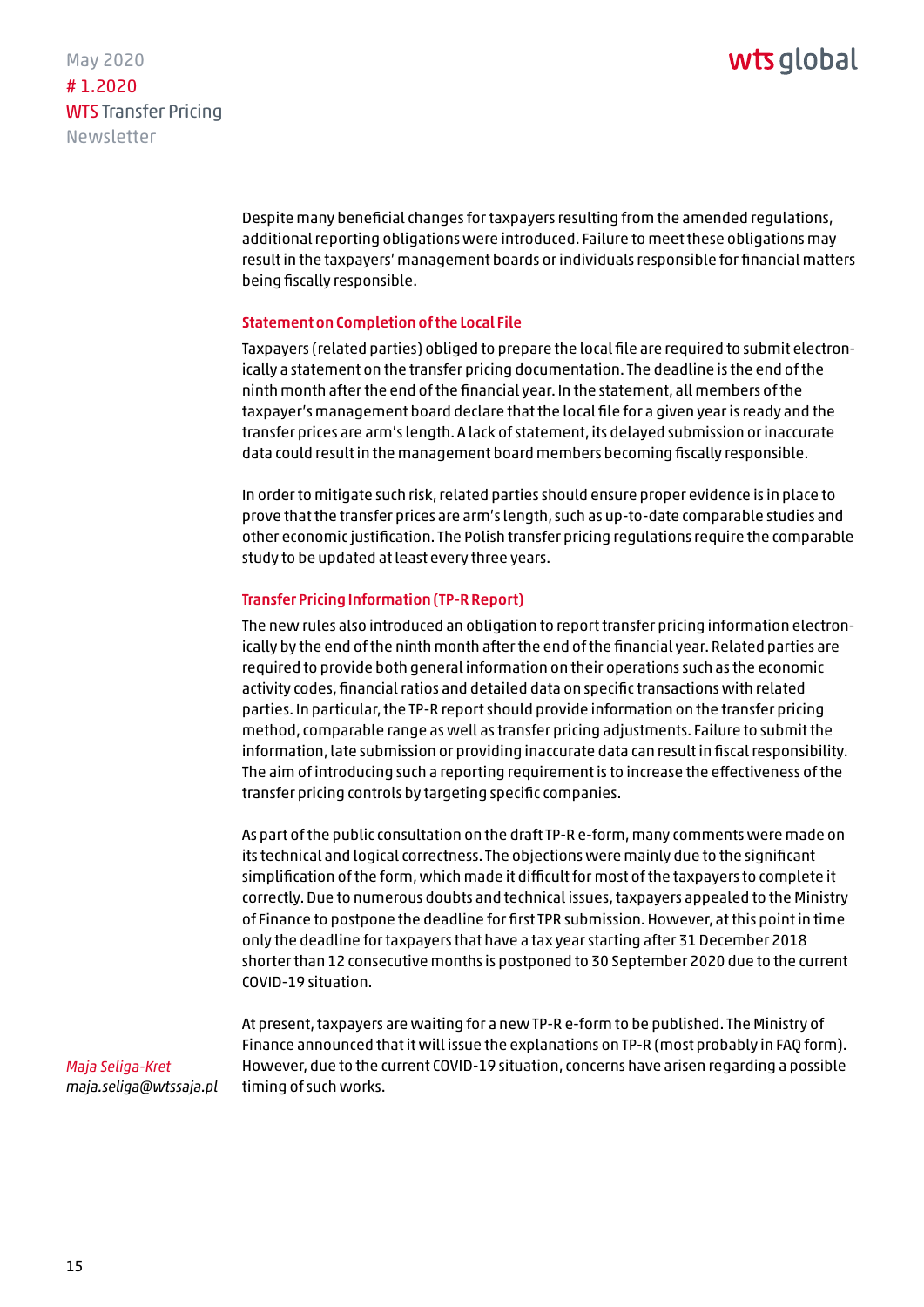### wts global

#### <span id="page-15-0"></span>Romania



#### Transfer Pricing update for Romania

The Romanian tax environment is seeing continuous changes including tax reforms, legislation updates and significant amendments to the practice of the Tax Authorities.

When analysing the last 4-5 years of the Romanian tax environment, we see an increased interest of the Tax Authorities with regard to the transfer pricing area, which has resulted in an exponential growth of the number of transfer pricing audits during these years.

Given this focus of the Tax Authorities, documentation of transfer prices has become a very important matter of taxation that must be faced by the Romanian and multinational enterprise groups.

The following provides a summary of the most important changes that occurred in the local transfer pricing legislation during recent years, along with some details about current developments.

#### Relevant Transfer Pricing Requirements and Rulings

Romania is not a member of the OECD, but the provisions of the local tax legislation (the Romanian fiscal code and the related norms) clearly specify that the Tax Authority should also consider the OECD Guidelines when analysing the transfer prices.

During 2016, the National Agency of Fiscal Administration (ANAF) issued Order 442/2016, on the content of the transfer pricing documentation file applicable for administrative procedures, which had a great impact by introducing some new provisions and requirements for tax contributors.

The most important amendments introduced by Order 442/2016 are the following:

- → Large taxpayers are required to prepare TP documentation annually (only applicable from 2016 onwards)\*).
- $\rightarrow$  Materiality thresholds for transaction types carried out with related parties for large contributors\*\*): EUR 200,000 in the case of interest for financial services; EUR 250,000 for services; EUR 350,000 for acquisitions/sales of tangible or intangible assets.
- $\rightarrow$  Materiality thresholds for transaction types carried out with related parties for other types of contributors\*\*): EUR 50,000 in the case of interest for financial services; EUR 50,000 for services; EUR 100,000 for acquisitions/sales of tangible or intangible assets.
- \*) The annual TP documentation should be prepared within the legal deadline for submission of the annual corporate income tax return.
- \*\*) Obtained by cumulating the value of all transactions of that specific type undertaken during the year with all related parties, excluding VAT.

During 2017, the National Agency of Fiscal Administration (ANAF) issued Order 3049/2017, approving the template and content of the country-by-country report, as subsequently completed and amended.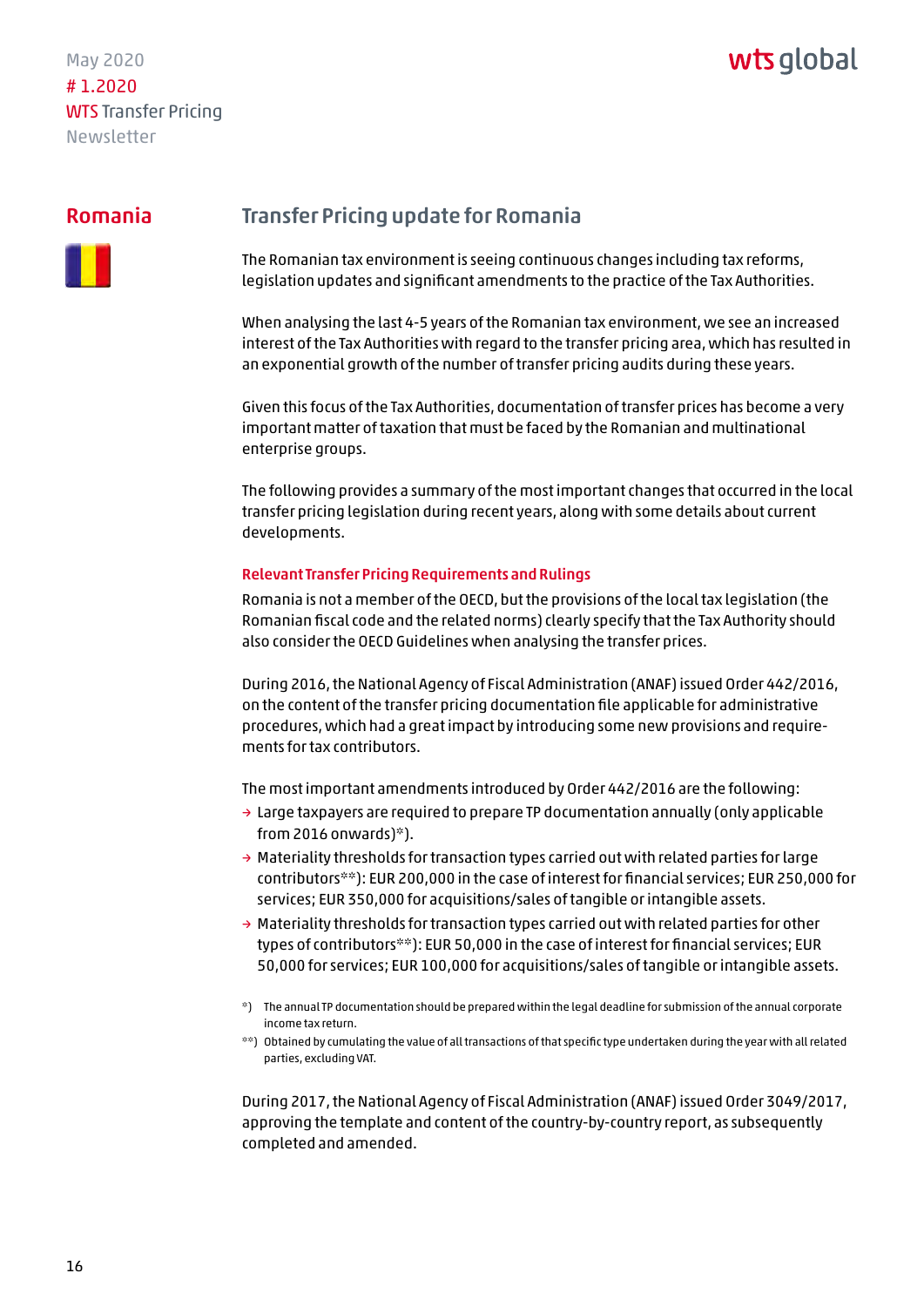### wts global

#### <span id="page-16-0"></span>Recent Developments

In January 2020, the Government Ordinance 5/2020 was published in the Official Gazette, which transposed to local legislation the requirements of Directive 822/2018, also known as DAC 6.

Thus, from 1 July 2020, we can discuss the obligation to report cross-border tax arrangements, both for taxpayers and intermediaries involved in the transaction (e.g. notaries, accountants, tax consultants etc.). Companies that will not comply with the provisions that will be transposed into the fiscal procedure code risk receiving fines of up to RON 100,000 (approximately EUR 22,000). The content of this Government Ordinance also includes specific hallmarks concerning transfer pricing.

#### *Adrian Simionescu [adrian.simionescu@](mailto:adrian.simionescu@taxwise.ro)*

*taxwise.ro*

According to the latest public declarations of ANAF's representatives, the agency is currently involved in a collaboration with the International Monetary Fund (IMF), so as to identify solutions to reform the fiscal inspection process and also to implement BEPS Actions 5, 13 and 14.

#### Senegal



#### The New Regulation Provided by Law no. 2018-10 Amending the Senegalese Tax Law on Transfer Pricing

In Senegal, transfer pricing was laconically regulated by Law no. 2012-31 of 31 December 2012. On 30 March 2018, the lawmakers amended it with Law 2018-10, which provides the major evolutions noted in the field of international taxation through "BEPS" (Base Erosion and Profits Shifting) which aims to provide the States with the most effective mechanisms of international taxation.

The main measures provided for in this Senegalese Law on Transfer Pricing relate, among other things, to the transfer pricing summary declaration and the country-by-country reporting.

#### The Transfer Pricing Summary Declaration

This documentation justifying the pricing policy is supposed to contain legal, economic, fiscal, accounting and methodological information regarding the methods of determining and validating transfer pricing.

#### Transfer Pricing Summary Declaration Filing Conditions

Any company established in Senegal that is dependent on foreign affiliated companies within the meaning of Article 17 of the Senegalese general tax code shall file the transfer pricing declaration provided that one of the following conditions is fulfilled:

- $\rightarrow$  It has an annual turnover exclusive of taxes or a gross asset of at least XOF 5,000,000,000; or
- $\rightarrow$  At the end of the financial year, it holds, directly or indirectly, more than half of the capital share or voting rights of a company established or incorporated in Senegal or abroad with an annual turnover exclusive of taxes or gross assets of at least XOF 5,000,000,000; or
- $\rightarrow$  More than half of its share capital or voting rights, at the end of the financial year, directly or indirectly, are held by a company having an annual turnover exclusive of taxes or a gross asset of at least XOF 5,000,000,000.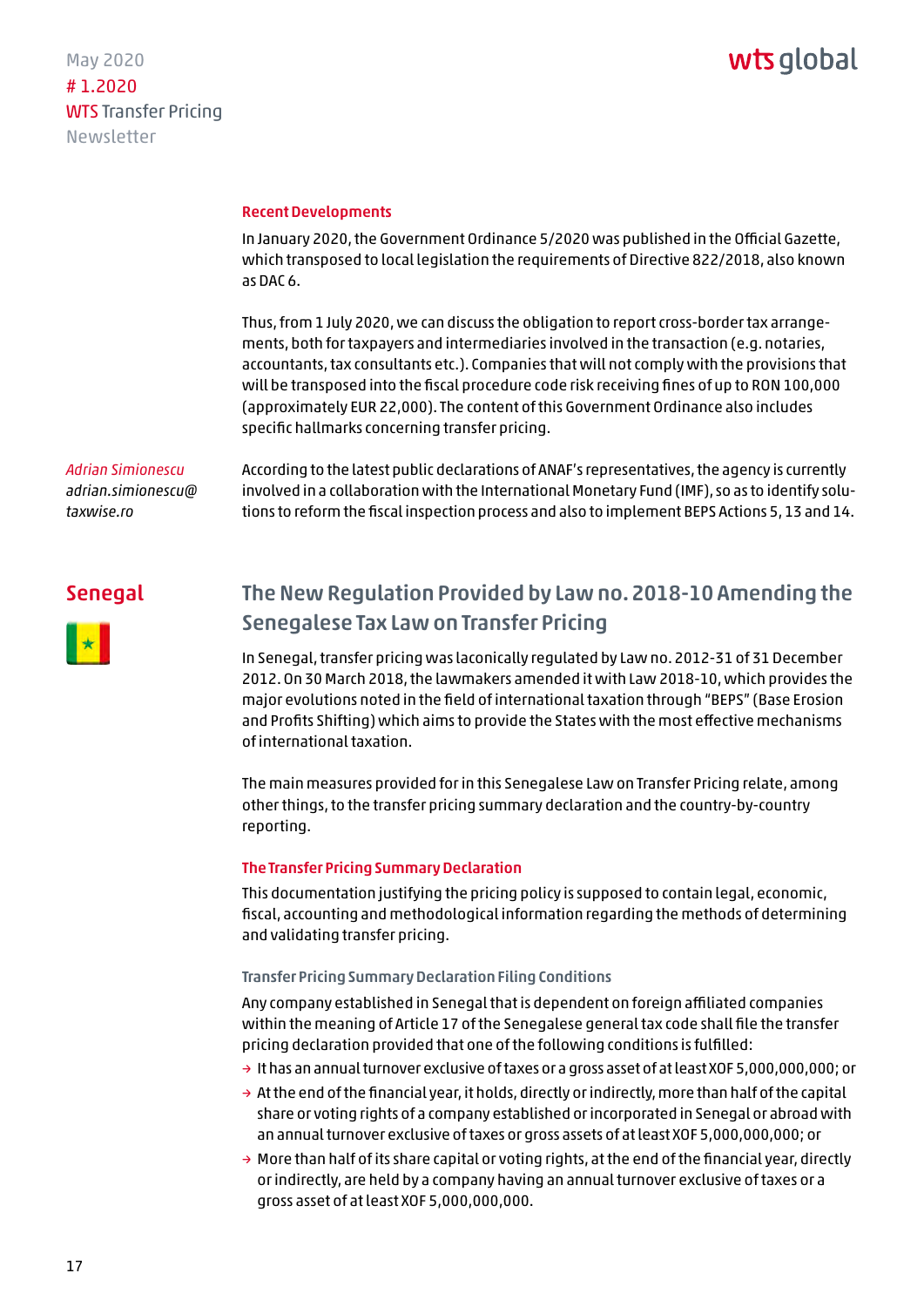#### Content of Transfer Pricing Summary Declaration

This annual declaration relating to the operations carried out during the previous year aims to provide the tax administration with two types of information, namely:

- $\rightarrow$  General information on the group of affiliated companies: general information on the activity carried out and the transfer pricing policy, etc.
- $\rightarrow$  Specific information regarding the reporting company: changes during the year, details of transactions and clarification request from the Tax Authorities, etc.

This declaration shall be filed by 30 April at the latest.

Failure to subscribe to this declaration is punishable by a significant tax fine.

#### Country-by-Country Report

This declaration, which is different from the one described above, shall be filed by the companies that meet the criteria provided in Article 31 of the general tax code, namely:

- → Multinationals established in Senegal that achieve an annual consolidated turnover exclusive of taxes equal to or over XOF 491,000,000,000 in the year preceding that for which the declaration relates and which establish consolidated accounts, which hold or control companies or branches outside Senegal that are not owned by Senegalese or foreign companies subject to country-by-country reporting requirements;
- $\rightarrow$  Companies established in Senegal and that belong to a foreign multinational meeting the criteria set forth in the abovementioned new Article 31 of the Senegalese tax code, when they have been designated by the group for this purpose, or when they cannot prove that another entity (either Senegalese or foreign) has been designated for this purpose.
- $\rightarrow$  This applies in particular to Senegalese subsidiaries of multinationals established in a State that has not provided the country-by-country report in its domestic legislation. In this case, two possibilities are offered:
	- $\rightarrow$  The Senegalese subsidiary of the foreign multinational company sends to the Senegalese tax authorities a country-by-country report on the group as a whole; or
	- $\rightarrow$  Another affiliate of the group, established in a country that has introduced the countryby-country reporting, has been designated to transmit country-by-country information for the entire group.

This last declaration must be filed electronically in the 12 months following the closing date of the group's financial year.

*El Hadji Sidy Diop Seynabou Faye sidy.diop@faceafrica.sn*

Failure to subscribe to this declaration is more heavily sanctioned than failure to file the transfer pricing summary declaration.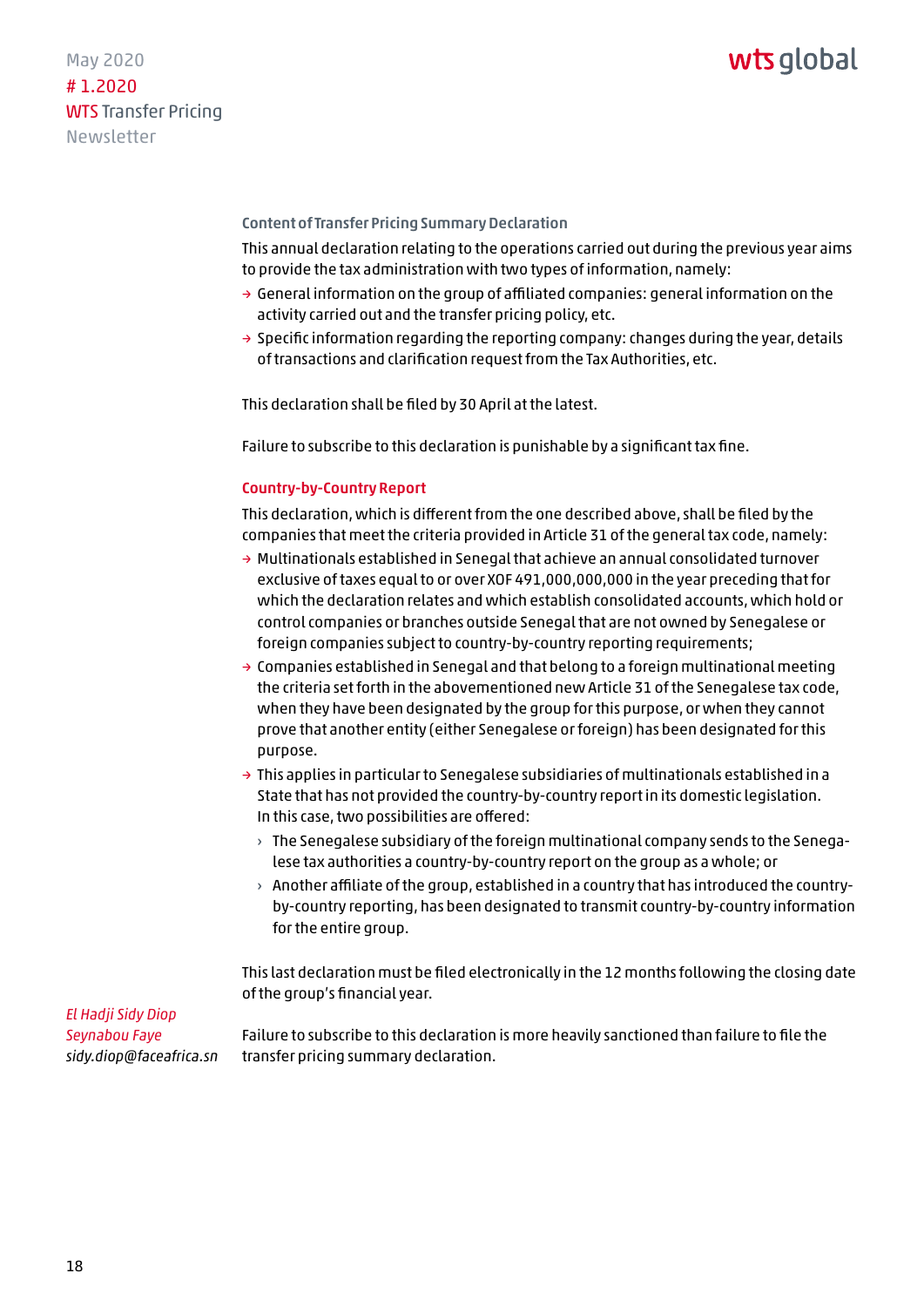## wts alobal

#### <span id="page-18-0"></span>Republic of Serbia



#### Transfer Pricing Treatment of Purchasing Fixed Assets

The Ministry of Finance of the Republic of Serbia published changes to the legislation on transfer pricing in December of the previous year. These changes are applicable for the 2019 fiscal year as well as following fiscal years.

The amendments relate to the transfer pricing treatment of purchasing fixed assets for which tax depreciation is calculated. Namely, if there is a positive difference between the purchase value in a controlled transaction and the value of assets in accordance with the "arm's length"' principle, 20% of calculated difference will be included in company's tax balance sheet of the current fiscal year. The same amount of correction (20% of the calculated difference) also needs to be included in company's tax balance sheet for following four fiscal periods. Therefore, the tax burden of the positive difference between the purchase value in a controlled transaction and the value of assets in accordance with the arm's length principle will be separated in five consecutive fiscal periods.

#### *Bojan Radojičić bojan@wtsserbia.com*

Regarding the tax depreciation of fixed assets purchased from a related party, the calculation base is a purchase value in a controlled transaction, which is in line with the Article 10b of the Corporate Income Tax Law.

#### Thailand



#### Transfer Pricing update for Thailand

#### The Transfer Pricing Act

The Transfer Pricing Act, which came into force on 1 January 2019 and changes the revenue code, essentially stipulates the following:

- $\rightarrow$  "Affiliated companies" are those in which a company or its shareholders directly or in-directly hold(s) at least 50% of the shares in the other company, or which are otherwise connected to one another in terms of capital, management or control in such a way that they cannot be managed independently of one another (Sec. 71 to paragraph 2 Revenue Code).
- $\rightarrow$  Companies that have generated revenue of more than THB 200 million (approx. EUR 6 million) in the tax year in question must present comprehensive transfer pricing documentation on transactions with affiliated companies (Sec. 71 Ter Revenue Code).
- $\rightarrow$  If the documentation requirements are not met, a penalty of up to THB 200,000 (approx. EUR 6,000) can be imposed.

According to this, taxpayers are particularly encouraged to prepare transfer price documentation on an annual basis and to submit it to the Tax Authorities.

#### The New Announcement by the Revenue Department

With the announcement of the revenue department on 18 November 2019, there are now, for the first time, specific instructions for the companies concerned, such as the documentation requirements under Sec. 71 Ter Revenue Code that must be complied with.

The form published as part of the announcement asks in particular for the following information: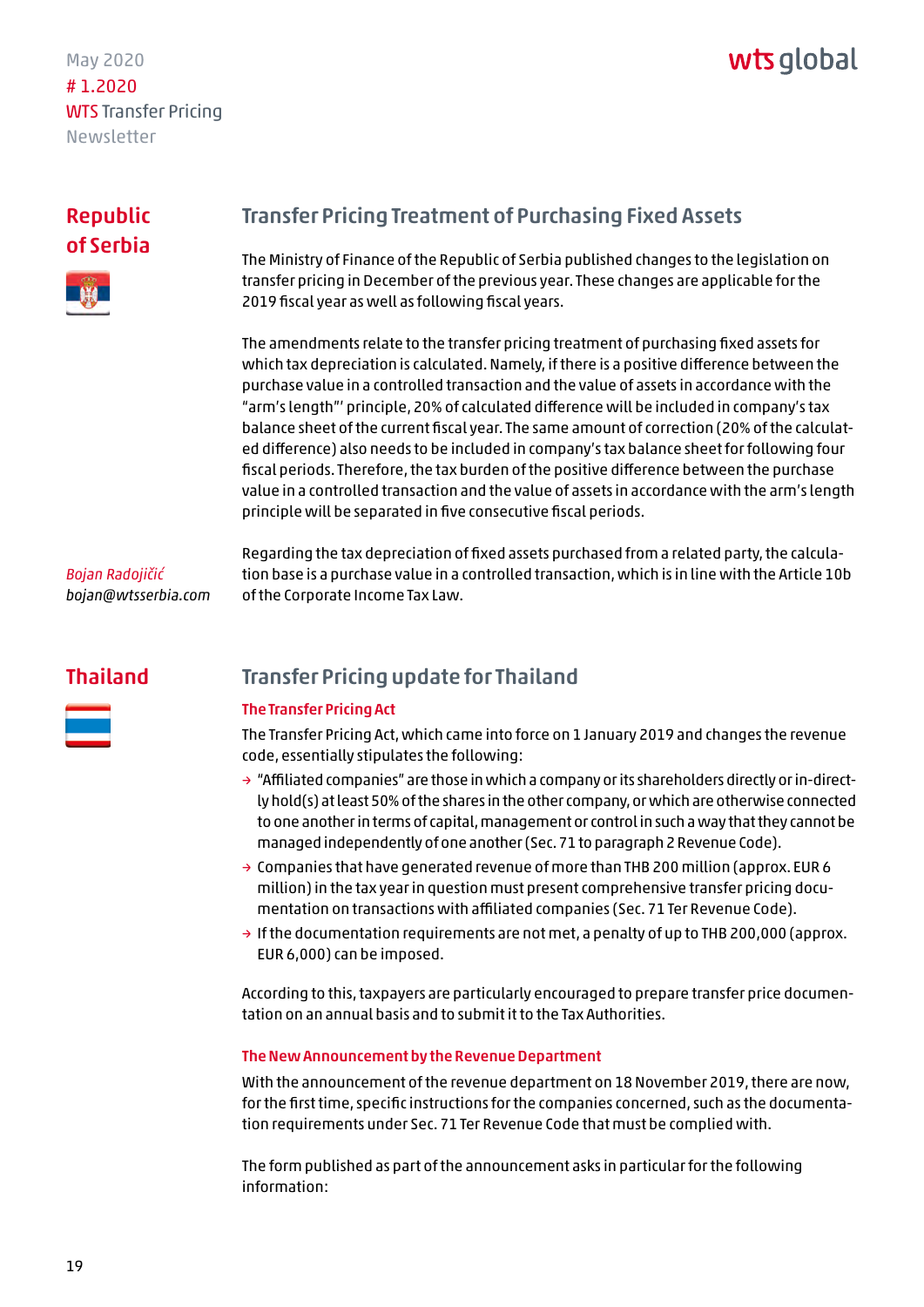#### <span id="page-19-0"></span>May 2020 # 1.2020 WTS Transfer Pricing Newsletter

- $\rightarrow$  Information regarding all affiliated companies (including the registration number if it is a Thai company or the country of domicile if it is a foreign company) and whether transactions have been made with these affiliated companies.
- $\rightarrow$  If transactions have been carried out with affiliated companies, the respective transaction amount must be stated and categorised as operating income; other income; acquisition of goods and raw materials; acquisition of land, buildings and machinery; loan; other expenses (to be broken down into royalties, management services fees, technical services fees, commission, interest or other).
- → Indication of whether a consolidated tax return must be submitted; if yes: amount of consolidated income.
- $\rightarrow$  Indication of whether restructuring measures took place between affiliated companies during the tax year; if yes: whether the restructuring resulted in an increase or decrease in income, operating costs or gross margin.
- → Whether intangible property has been transferred to affiliates.
- $\rightarrow$  Confirmation from the managing director that all the information is true and complete and can be substantiated by accounting documents.

The form must be submitted together with the tax return for all tax years that began on or after 1 January 2019. Unless a different tax year has been specified, affected companies must submit their tax return for the tax year 2019 including transfer pricing documentation by 31 May 2020.

Companies whose revenue is below the threshold of THB 200 million do not have to prepare such a declaration.

#### Summary

The specification of the documentation requirements finally creates clarity about what information is expected from the companies concerned. Since this obligation only affects large companies (annual turnover > THB 200 million), it is often possible to fall back on a group-wide transfer pricing documentation that is already available.

### **Turkey**

*Till Morstadt till.morstadt@ [lorenz-partners.com](mailto:till.morstadt@lorenz-partners.com)*

*Steffen Kohrt steffen.kohrt@ [lorenz-partners.com](mailto:steffen.kohrt@lorenz-partners.com)* 



#### Legislative Works with Regard to BEPS Action 13 are Completed via Presidential Decree No: 2151

In accordance with the Presidential Decree no. 2151 which became effective as of 25 February 2020, several amendments were made on Article 13 of Corporate Income Tax Code numbered 5520. These amendments which mainly include regulations regarding the OECD BEPS Action – 13 TP Documentation are as follows:

- → Update of "related party" definition
- $\rightarrow$  Definition of several new concepts
- → Regulating Country-by-Country Report (CbCR) and Master File (MF) within the scope of the TP documentation requirement
- → Revision of Advance Pricing Agreement (APA) mechanism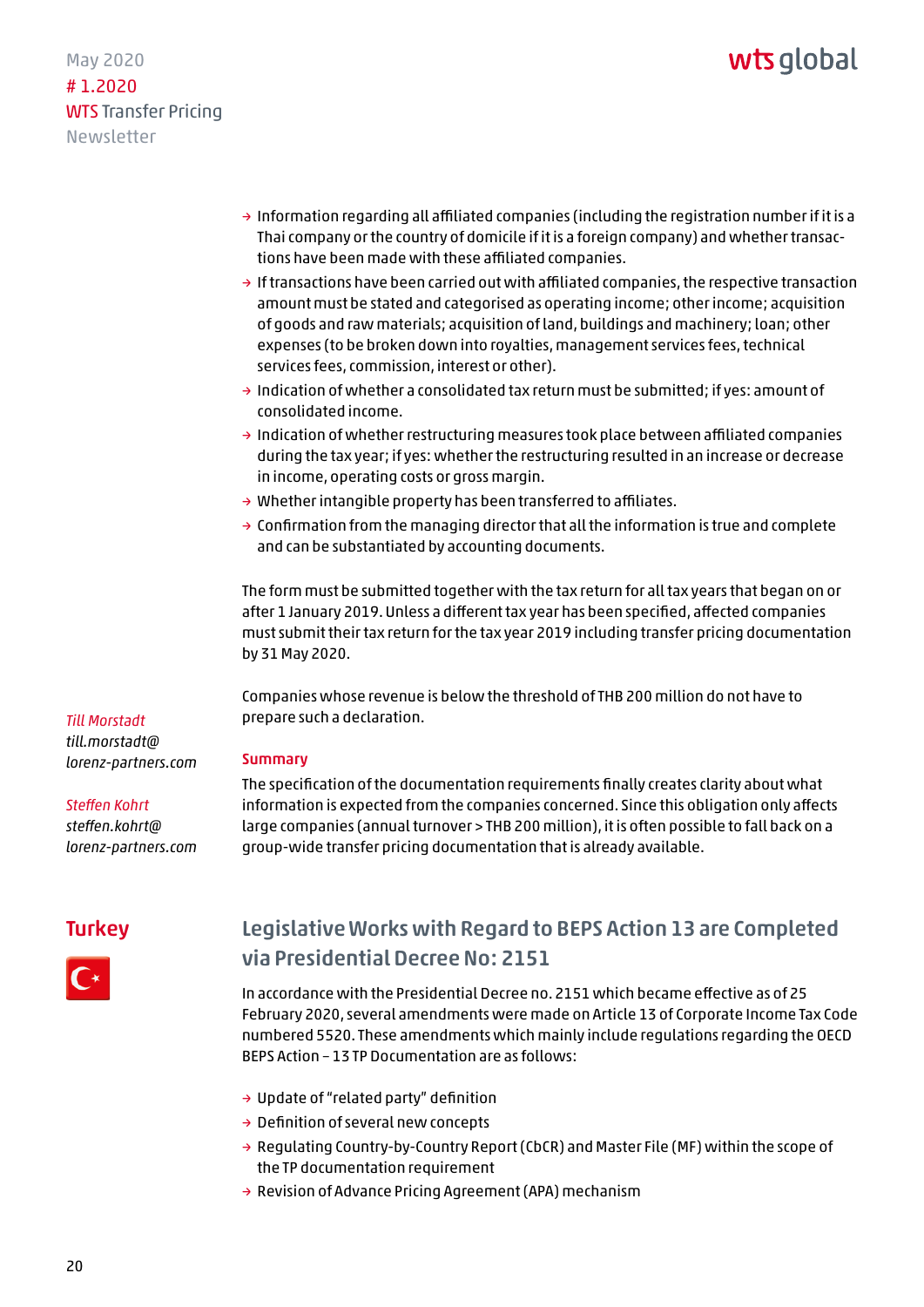### wts alobal

May 2020 # 1.2020 WTS Transfer Pricing Newsletter

- $\rightarrow$  50% discount on tax penalties with respect to the disquised profit distribution through transfer pricing
- → Other amendments

#### "Related Party" Definition

A 10% threshold condition will be applied for the real or legal persons who directly or indirectly hold the shares, voting rights or dividend rights of a company in order to be considered within the scope of the disguised profit distribution. While the spouses of the shareholders, siblings and ancestors of the shareholders and up to third decree (inclusive) natural and in-law relatives of the shareholders are still considered as related parties, the "related party" definition has also been updated by taking into consideration the real persons and real persons definition from the perspective of income tax law.

#### Definition of Several New Concepts

Definition of several new concepts that are introduced are as follows;

- → Group
- → Multinational Corporation (MNC)
- → Entity
- $\rightarrow$  Reporting Entity
- → Ultimate Parent Company
- → Surrogate Entity
- → Authority Agreement
- → International Agreement
- → Systemic Failure

#### Master File (MF), Local Report and Country-by-Country Report (CbCR)

The new documentation requirements are introduced. In this respect; the three-stage documentation which consists of;

- → Master File (MF)
- → Local report
- → Country-by-Country Report (CbCR)

has been made compulsory.

Accordingly, in addition to the current annual TP documentation report (local file) requirement, "MF" and "CbCR" preparations must also be realised by the corporate income taxpayers which fall within the scope of the current local TP documentation rules starting from FY19.

#### Master File (MF)

MF preparation requirement will be applicable for Turkish corporate income taxpayers which are members of an MNC and which have an asset value and net sales revenue income amounting to TL 500 million and above on the previous year-end balance sheet and income statement respectively.

Preparation of the MF should be completed by the following year end, and the MF should be kept ready to submit if requested by the Tax Authority.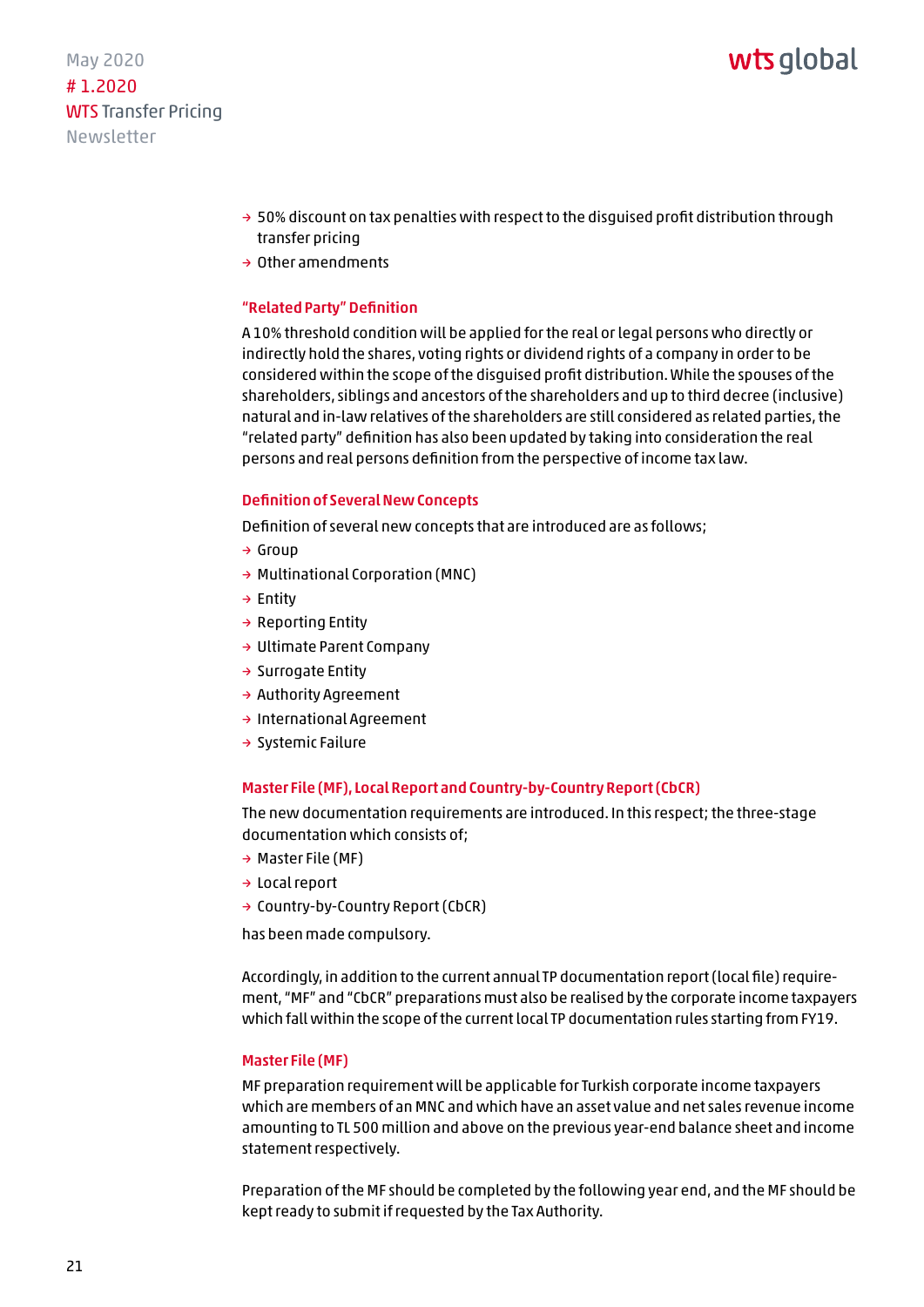### wts alobal

May 2020 # 1.2020 WTS Transfer Pricing Newsletter

> The first MF preparation obligation will be realised for FY19. However, the first MF preparation obligation by the companies which are subject to the special accounting period will be realised for the accounting period starting after 1 January 2019.

MF will have five main categories which can be seen below:

- → Organisational structure of MNC
- → MNC's description of operating activities
- → Intangibles owned by MNC
- → Intercompany financial transactions of MNC
- $\rightarrow$  Financial and tax position of MNC

#### **CbCR**

The CbCR preparation requirement will be applicable for the Turkish-resident ultimate parent company of an MNC that do have total consolidated annual revenue amounting to EUR 750 million or above in the previous fiscal year.

Submission of the CbCR must be made electronically within 12 months following the end of the relevant fiscal period. In this respect, the first CbCR preparation obligation will be realised for FY19 and this CbCR must be submitted by 31 December 2020. However, the first CbCR preparation obligation by the Turkish-resident ultimate parent company of an MNC which is subject to a special accounting period that begins after 1 January 2019 will be filed electronically to the Turkish Revenue Authority (TRA) by the end of the following special accounting period.

CbCR should include the following information which can be seen below:

- $\rightarrow$  The information below for each country that the MNC operates:
	- › Revenue
	- › Profit/loss before tax
	- › Corporate income tax / income tax paid
	- › Corporate income tax / income tax accrued
	- › Share capital
	- › Previous year's profits
	- › Number of employees
	- $\rightarrow$  Tangible assets other than cash and cash equivalents
- $\rightarrow$  The information below for each MNC group member company on a country basis:
	- $\rightarrow$  Legal title of each company resident in the corresponding country
	- $\rightarrow$  The name of the country where the company was established and name of business activities that are carried out in this country by each MNC group member company if the country where the company was established and the country where the company is tax resident are different

The Turkish resident MNC group member company (or one of the Turkish resident MNC group member companies on behalf of the others if there are more than one) should submit the CbCR electronically to TRA by the end of the 12th month of the following relevant fiscal year if the MNC has a total consolidated annual revenue amounting to EUR 750 million or above in the previous fiscal year if one of the three conditions below are satisfied: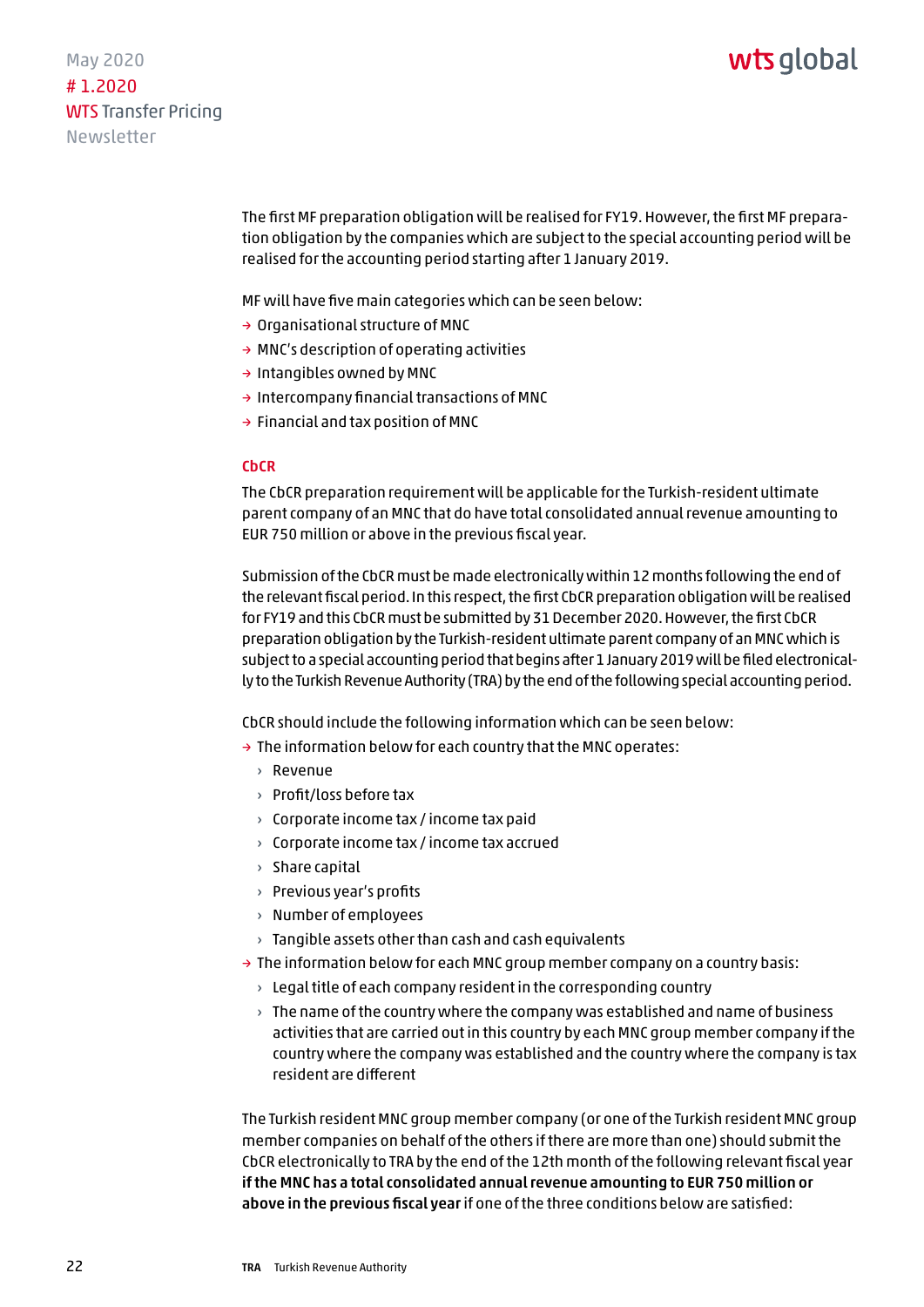

- $\rightarrow$  The country where the ultimate parent company is resident does not require CbCR
- $\rightarrow$  Turkey has an effective bilateral tax agreement but does not have an effective competent authority agreement with the country where ultimate parent company is resident and
- $\rightarrow$  There is a systemic failure with the exchange of information

Turkish resident members of the MNC that meet the CbCR requirements will notify the Turkish tax administration on behalf of the MNC regarding which country the CbCR will be submitted in and by which entity. Notifications for FY2019 must be submitted by the end of August 2020, whilst notifications shall be submitted annually by the end of June of the relevant year for following years.

Furthermore, if the consolidated financial statements are not prepared in EUR, the average foreign exchange buying rate of the Central Bank of the Republic of Turkey with respect to the financial year prior to the reporting period should be taken into consideration for the calculation of the abovementioned EUR 750 million threshold.

#### APA Mechanism

The APA mechanism is revised by making the changes mentioned below:

- $\rightarrow$  The effective period for APAs is increased from 3 to 5 years.
- $\rightarrow$  Submission of the renewal request for APA should be realised at least 6 months (instead of 9 months) before the APA expires.

The retroactive application of the APA implementation is also enabled under certain conditions stated in the legislation.

#### Application of 50% Discount on Tax Penalties

50% discount on tax penalties for late accrued or incompletely accrued taxes with respect to the disguised profit distribution through transfer pricing will be applicable for those taxpayers that fulfil their TP documentation obligations fully on time.

#### Other Amendments

The section regarding "Transactional Net Margin Methods" is revised in line with the amendments made in the relevant OECD guidelines in 2010. Two different alternative methods in this respect are recognised in the law.

These methods are:

- → Transactional Net Margin Method
- → Profit Split Method

With the amendment cited above, the priority of traditional methods (CUP, cost +, resale minus) in comparison to transactional net margin methods and profit split methods has been terminated. Nevertheless, traditional methods must still be preferred in cases where both traditional and transactional methods are applicable in line with the explanations given in the OECD TP guidelines.

*Mithat Erdoğan [mithat.erdogan@](mailto:mithat.erdogan@wts-turkey.com) wts-turkey.com*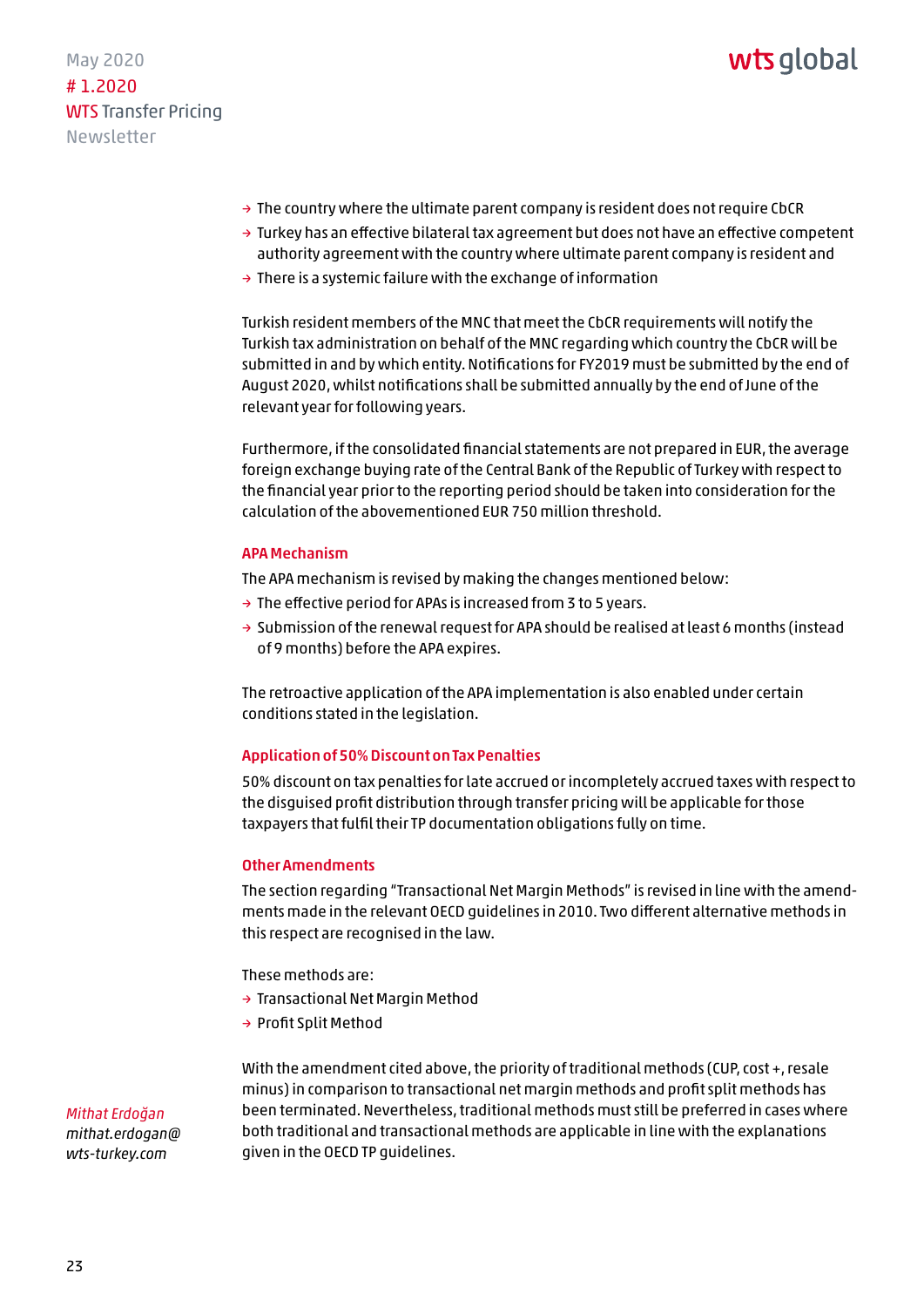### wts global

#### <span id="page-23-0"></span>Ukraine



### Ukrainian Parliament Implements Three-Tier Approach to TP Documentation and Other Important Changes to the Tax Code

On 16 January 2020, the Ukrainian Parliament adopted the hugely debated draft law #1210 which introduced considerable amendments to the Ukraine tax code.

#### BEPS Implementation

A large portion of the new legislation concerns the implementation of TP-related actions of the BEPS plan into Ukrainian tax law. The most important changes are as follows:

The law adopts a three-tier approach to transfer pricing documentation according to Action 13 of BEPS. Namely, TP documentation shall consist of a (i) master file, (ii) local file and (iii) country-by-country (CbC) report. In addition, Ukrainian entities of multinational companies will have to file a notification about participation in the international group of companies.

Suggested amendments are generally in line with BEPS recommendations. Yet there are also some differences. For instance, although it envisages a general threshold of EUR 750 million for the submitting of the CbC Report, the master file may be requested by Ukrainian tax authorities if annual consolidated group revenue is equal to or exceeding EUR 50 million.

The law introduces new penalties for the failure to comply with added reporting requirements which may be very material. They are linked to subsistence wage amounts which are gradually revisited. By way of illustration, the penalty for the failure to submit the CbC Report is 1,000 times the subsistence wage, which currently would amount to UAH 2 million (around EUR 74,000 under current exchange rate).

#### Business Purpose

A key novelty is the introduction of the principle of the business purpose of transactions. Namely, taxpayers will be obliged to prove in the TP documentation that controlled transactions have a clear business purpose. When calculating the profit tax base, the Tax Authorities may disregard the transactions that do not have a reasonable business purpose.

#### Deemed Dividends

According to the law, the amount of TP adjustment that increases the tax base in Ukraine may be treated as deemed dividend distribution. Such dividend distribution would be subject to withholding tax (WHT) in Ukraine under a regular WHT rate of 15% unless otherwise provided by applicable double tax treaties.

#### Independence Threshold

The threshold for the recognition of the parties as related would be raised to 25% as compared to 20% which is applied currently. This change would bring Ukrainian legislation closer to the dominant international practice.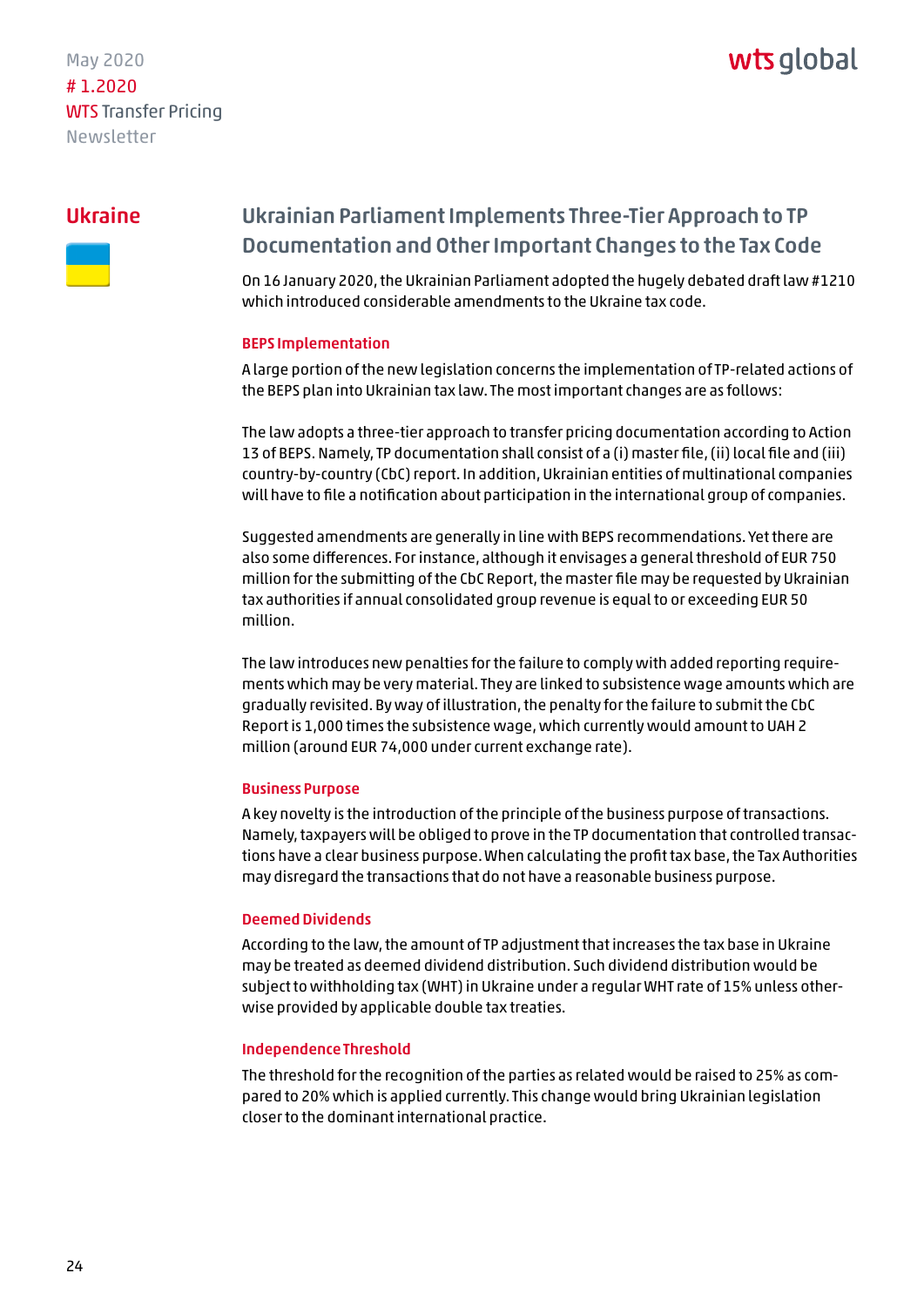### wts global

#### <span id="page-24-0"></span>Special TP Rules for Commodities

The law introduces new rules for transactions with commodities. Namely, the taxpayers would need to apply the so-called quoted prices for TP analysis of some transactions with commodities. The quoted prices are defined as pricing data which includes exchange quotations, price indices published by recognised agencies, statistical and government agencies.

The law envisages that the list of commodities which are subject to these rules as well as the procedure of application of the quoted prices would be adopted by the Cabinet of Ministers of Ukraine.

There are also other changes, including the introduction of rules on controlled foreign corporations (CfC) and specific adjustments of profit tax on transactions with non-residents which fall under the Ukrainian list of low-tax States or list of organisational forms (covering fiscally transparent entities).

In conclusion, the law provides for a dramatic overhaul of the Ukrainian tax system. Yet, it shall be noted that as of the date of this material the President of Ukraine is yet to sign the law. Reportedly, the President is considering vetoing it. Yet even in the case of a veto, we expect that BEPS-related amendments would still be introduced soon as the separate law comprising most of the rules outlined above.

*Ivan Shynkarenko i.shynkarenko@wts.ua*

#### Vietnam



The extent of economic restraints caused by COVID-19 cannot be known as of yet, and also the Vietnamese economy will not grow as recently estimated. This will make it necessary to reduce the estimation regarding the tax revenue from normal tax declarations. It can be assumed that this re-estimation will further increase the expectation of the Government of Vietnam, that the Vietnamese Tax Authorities (TA) will increase the additional revenue from tax audits.

In the past, the general tax audits and TP tax audits were mostly held separately. The very recent tendency is to incorporate TP issues in the normal tax audits, which multiplies the audits that involve TP issues. According to the plan for the 2020 tax audit, TP audits continue to be the priority of the TA, especially in foreign-invested companies.

The regulations on the Advance Pricing Agreement (APA) are not new, but until now the practical importance was rather limited. The APA is an agreement between the taxpayer and the TA that determines in advance the basis of tax calculation, methods of determining taxable prices and the arm's length prices of one or more related-party transactions in a certain period of time.

With the TA increasingly focusing on TP, this instrument is becoming more interesting for taxpayers and also Tax Authorities as a method for reducing risks and uncertainties. Possible are:

- $\rightarrow$  A unilateral APA between a taxpayer and a Vietnamese TA regarding national Vietnamese issues;
- $\rightarrow$  A bilateral and multilateral APA between a taxpayer, a Vietnamese TA and one or more foreign tax authorities regarding issues under a tax treaty.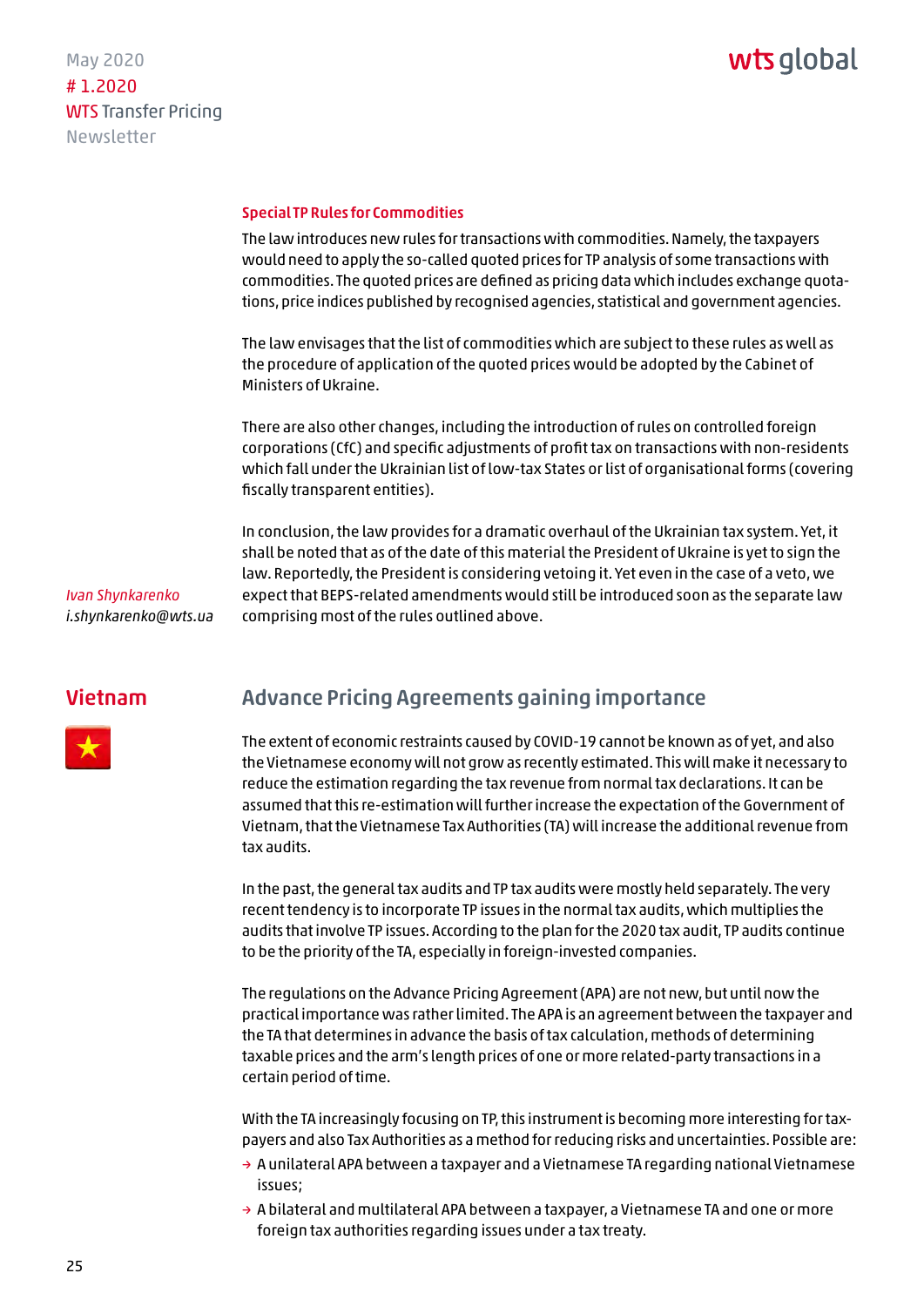### wts alobal

May 2020 # 1.2020 WTS Transfer Pricing Newsletter

> An APA will be concluded when the TA and the taxpayer negotiate the application of the regulations on Corporate Income Tax regarding transactions with related parties on following the arm's length principle.

An APA application shall be processed in the following order:

- a) Consultation before official submission of the application;
- b) Official submission of the application;
- c) Evaluation of the APA application;
- d) Negotiation of the APA;
- e) Conclusion and use of the APA.

The APA is effective for up to 5 years and may be extended, but not for more than 5 years.

No TP documentation must be prepared by companies that have signed an APA and have submitted the annual report insofar as the transactions are covered by the APA.

The procedure of seeking consultation on the intended APA, drafting and negotiating the APA requirements is causing a considerable workload. Without very careful preparation, it cannot be successful. Seeking an APA will only be cost-effective in cases of major economic importance.

The current management model of Vietnam's TAs requires that figures forming the basis for signing the APA are supported by a tax audit of the financial operations of the business.

But if agreed, the APA will be an effective measure for taxpayers in mitigating TP risks, preventing the taxpayer from facing very inconvenient disputes during tax audits, and double taxation when applying bilateral and multilateral APA.

*Nguyen Thi Thu Thuy [nguyen.thi.thu.thuy@](mailto:nguyen.thi.thu.thuy@wtsvietnam.com) wtsvietnam.com*

Especially multinational groups having a producing entity in Vietnam which is totally or mostly selling the products to other entities of the group might want to consider seeking a multilateral APA, because the volume of transactions and therefore the risk is otherwise considerable.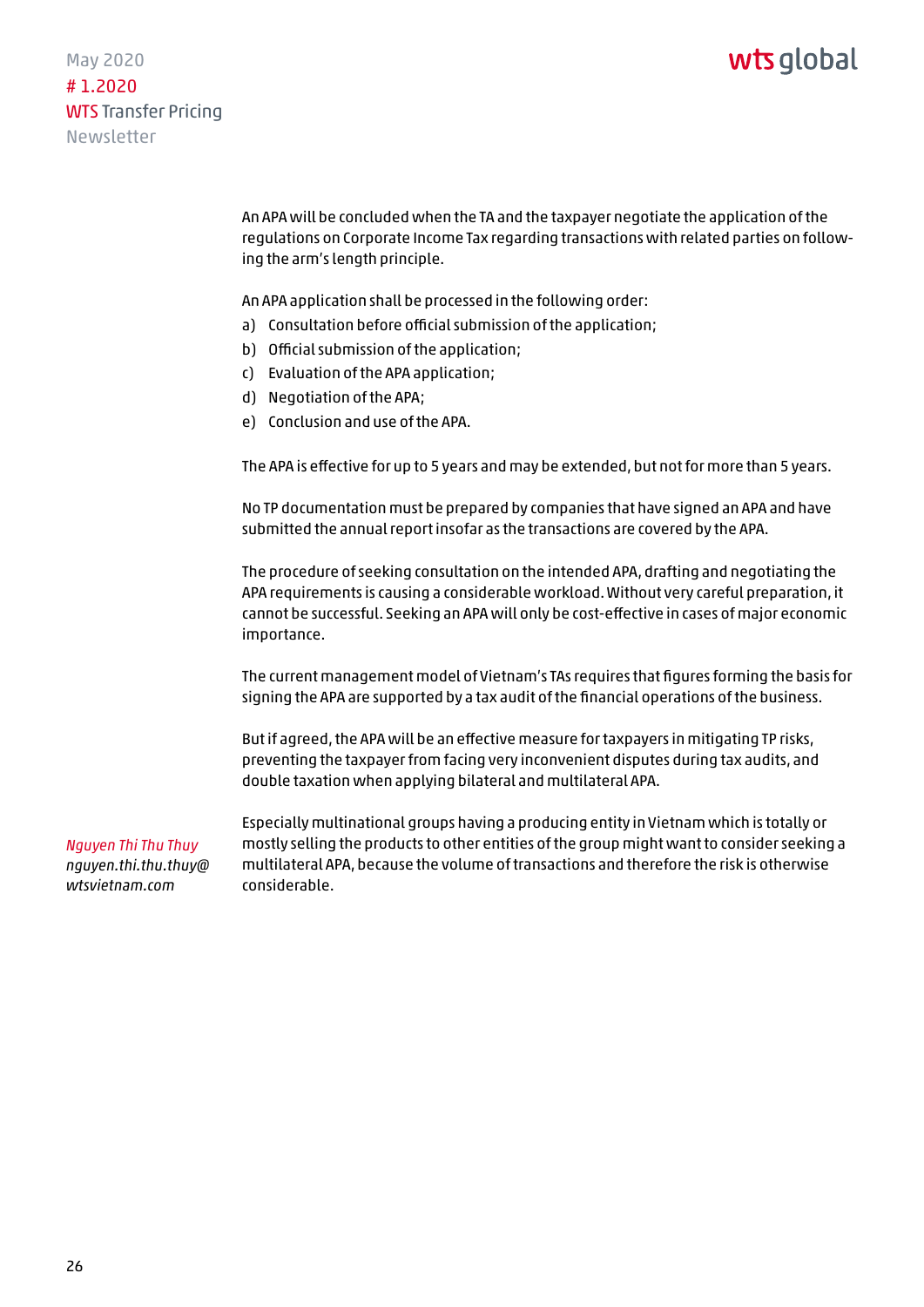<span id="page-26-0"></span>Glossary

### wts global

| <b>APA</b>  | Advance Pricing Agreement                 | <b>MNE</b>                                      | <b>Multinational Enterprise</b>                                                                                                                                        |
|-------------|-------------------------------------------|-------------------------------------------------|------------------------------------------------------------------------------------------------------------------------------------------------------------------------|
| <b>BEPS</b> | <b>Base Erosion and Profit Shifting</b>   | <b>OECD</b><br><b>OECD</b><br><b>Guidelines</b> | Organization of Economic<br>Cooperation and Develop-<br>ment<br>OECD Transfer Pricing<br><b>Guidelines for Multinational</b><br>Enterprises and Tax<br>Administrations |
| CbC         | Country by Country                        |                                                 |                                                                                                                                                                        |
| <b>CbCR</b> | Country by Country Reporting              |                                                 |                                                                                                                                                                        |
| <b>CIT</b>  | Corporate Income Tax                      |                                                 |                                                                                                                                                                        |
| <b>CUP</b>  | Comparable Uncontrolled<br>Price (Method) |                                                 |                                                                                                                                                                        |
| EU          | European Union                            | <b>OECD MTC</b>                                 | Model Tax Convention on<br>Income and on Capital                                                                                                                       |
| <b>FY</b>   | <b>Fiscal Year</b>                        |                                                 |                                                                                                                                                                        |
| <b>IP</b>   | Intellectual Property                     | <b>PE</b>                                       | Permanent Establishment                                                                                                                                                |
| LF          | Local File                                | <b>TNMM</b>                                     | Transactional Net Margin                                                                                                                                               |
| <b>MAP</b>  | Mutual Agreement Procedure                |                                                 | Method                                                                                                                                                                 |
| МF          | Masterfile                                | TP                                              | Transfer Pricing                                                                                                                                                       |
| <b>MNC</b>  | <b>Multinational Corporation</b>          | <b>TRA</b>                                      | <b>Turkish Revenue Authority</b>                                                                                                                                       |
|             |                                           | <b>VAT</b>                                      | Value Added Tax                                                                                                                                                        |

Contact/Editors Argentina

Rosso Alba, Crisitian E. crossoalba@rafyalaw.com T 5411-4877-7000/7006 Rosso Alba, Francia & Asociados 25 de mayo 489, third floor C1002ABI – Buenos Aires www.rafyalaw.com

#### Austria

Mag. Martin Hummer martin.hummer@icon.at Julian Höhfurtner, BSc julian.hoehnfurtner@icon.at T +43 (0) 732 69412-9894 ICON Wirtschaftstreuhand GmbH Stahlstraße 14 4020 Linz www.icon.at

#### Belgium

Andy Neuteleers andy@taeconomics.com Heleen Van Baelen heleen@taeconomics.com T +32471/89.23.16 \* +32477/560206 T/A Economics Grote Steenweg 214 2600 Berchem www.taeconomics.com

#### Brazil

Ana Lucia Marra alm@machadoassociados.com.br Stephanie Makin sjm@machadoassociados.com.br T 55 11 3093-4833 Machado Associados Av. Brigadeiro Faria Lima, 1656, 11th floor 01451-18, São Paulo www.machadoassociados.com.br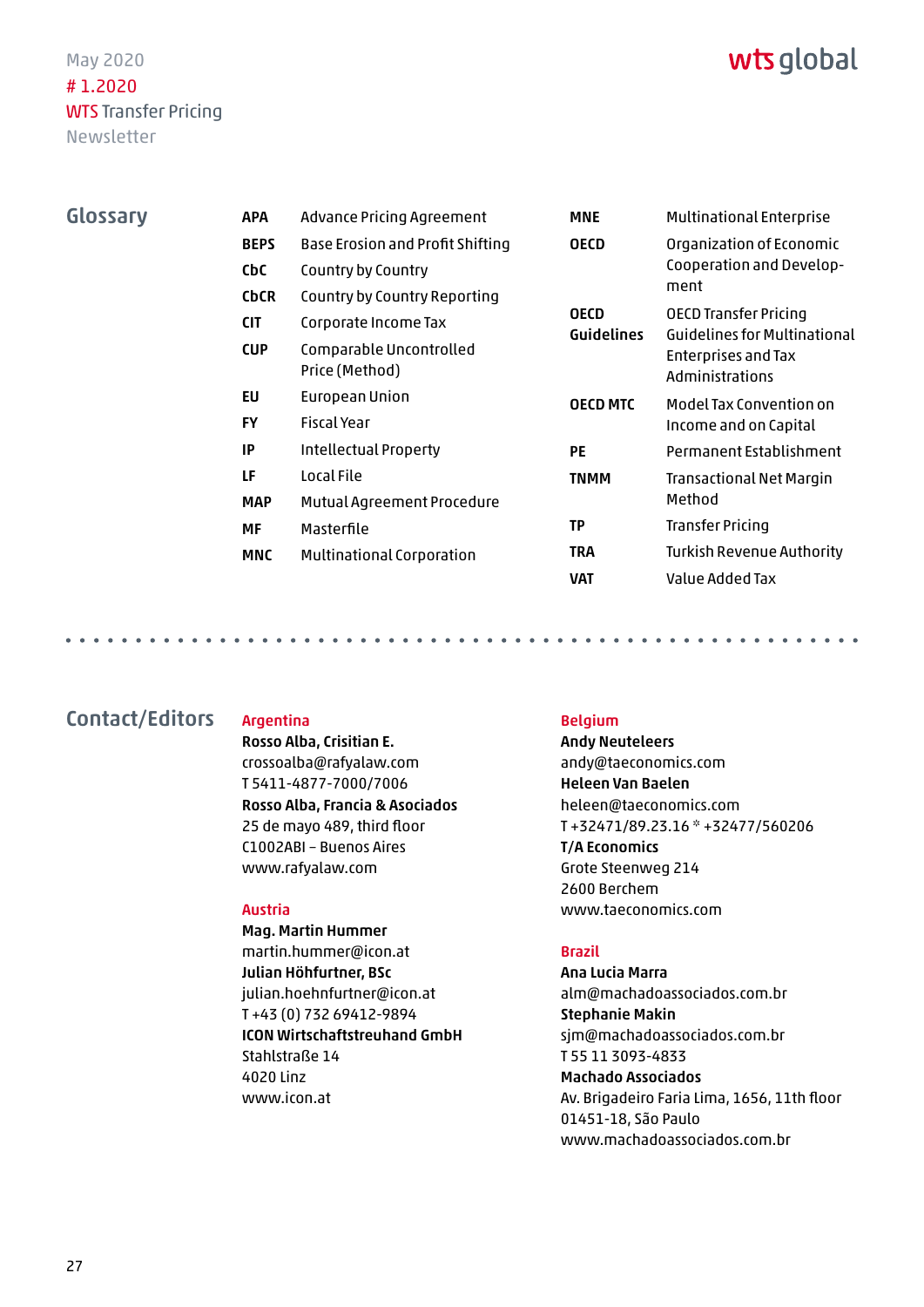### wts global

#### Contact/Editors Germany

Melanie Appuhn-Schneider melanie.appuhn-schneider@wts.de T + 49 (0) 211 20050-645 Felix Yilmaz felix.yilmaz@wts.de T +49 (0) 211 20050-808 WTS Steuerberatungsgesellschaft mbH Peter-Müller-Straße 18 40468 Düsseldorf https://wts.com/de-en

#### Italy

Franco Pozzi franco.pozzi@slta.it T +39 02 763 69 31 Studio Legale e Tributario Biscozzi Nobili Piazza Corso Europa 2 20122, Milano www.sbnp.it

#### Tea Favoino

tea.favoino@taxworks.it +39 011 433 83 51 WTS R&A Studio Tributario Associato Corso Re Umberto, 10 10121, Torino www.taxworks.it

#### **OECD**

Andreas Riedl andreas.riedl@wts.de Andrea Groiß andrea.groiss@wts.de T +49 89 28646 2667 WTS Steuerberatungsgesellschaft mbH Thomas-Wimmer-Ring 3 80539, Munich

#### Poland

Maja Seliga-Kret maja.seliga@wtssaja.pl T +48 661 770 703 Doradztwo Podatkowe WTS&SAJA Sp. z o.o. Bałtyk Building Ul. Roosevelta 22 60-829 Poznań www.wtssaja.pl

#### Romania

Adrian Simionescu adrian.simionescu@taxwise.ro T +4 0730 264 848 TaxWise S.R.L. Bucharest, 3Rd District Polonă No. 55 010504 www.taxwise.ro

#### Senegal

El Hadji Sidy Diop Seynabou Faye sidy.diop@faceafrica.sn T +221 77 639 73 65 T +221 77 533 27 27 FACE Africa Liberté 6 Extension Route du Front de Terre | Immeuble Serigne Cheikh MBACKE, 4ème étage A Dakar www.faceafrica.sn

#### Republic of Serbia

Bojan Radojičić bojan@wtsserbia.com T + 381/60-70-330-40 WTS Porezi i Finansije d.o.o. Vojvode Stepe 32/1 11000 Belgrade www.wtsserbia.com

#### Thailand

Till Morstadt till.morstadt@lorenz-partners.com Steffen Kohrt steffen.kohrt@lorenz-partners.com T +6622871882 Lorenz & Partners Co., Ltd. 27th Fl., Bangkok City Tower 179 South Sathorn Road 10120 Bangkok www.lorenz-partners.com